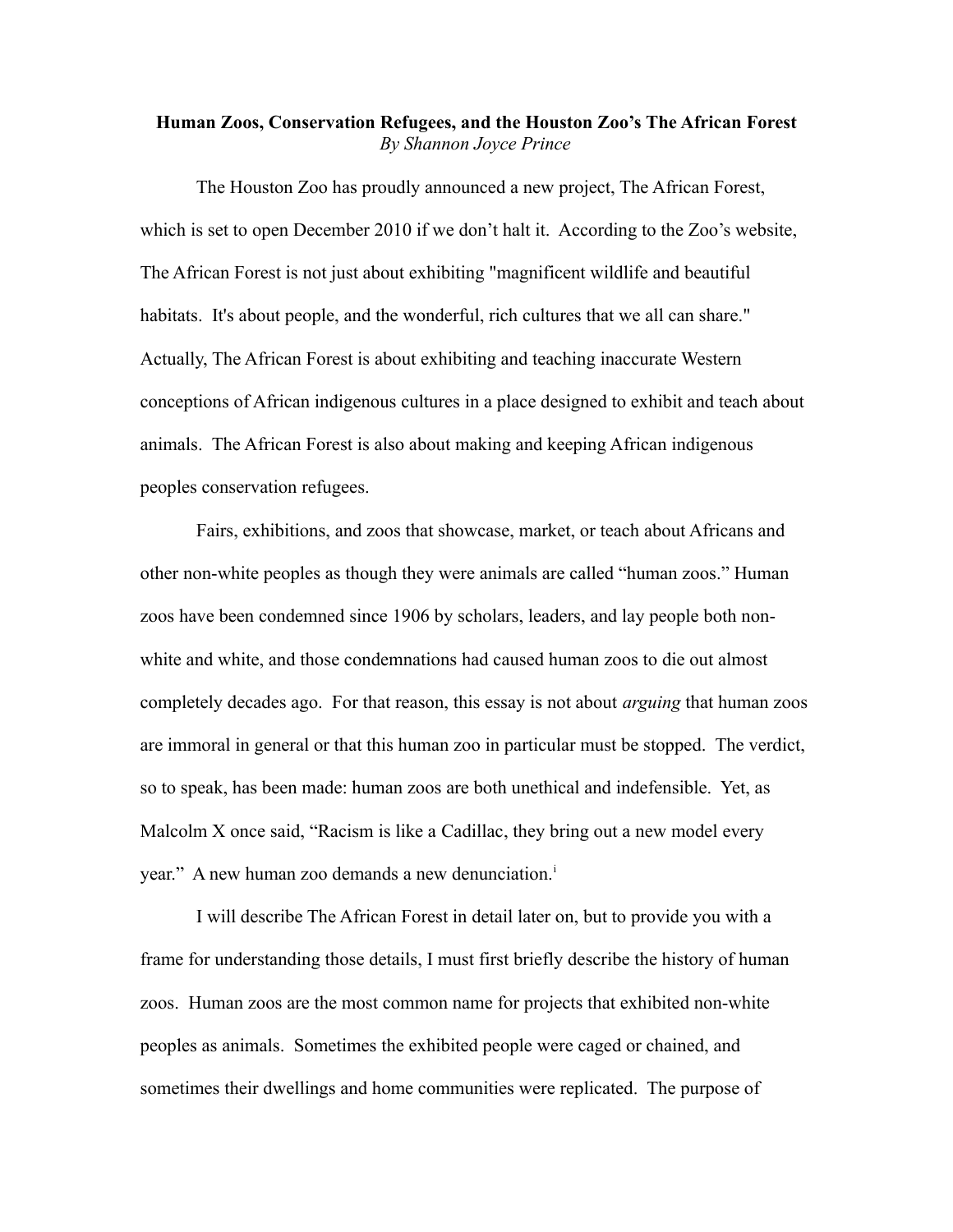human zoos was threefold a) they profited from the public's desire to see "exotic" peoples b) they showed non-white peoples as not being as "advanced" as whites and as existing in a pseudo-scientific space between whites and animals and c) they justified colonization by exhibiting non-white peoples as trophies of conquest who were inferior to the whites who gazed upon them and thus needing white guidance.

The cultures exhibited in human zoos are always either past, present, or planned future targets of racism, colonialism, neo-colonialism, displacement, slavery, Westernization, globalization, "development," forced cultural change, or genocide. To give just a few examples, Ota Benga, a Mbuti pygmy widower who was bought by Samuel Verner, (Mr. Benga had been enslaved by the Belgians) and exhibited at the Bronx Zoo alongside an orangutan was the only member of his family to survive a slaughter carried out by the forces of Leopold II, the king of Belgium.<sup>[ii](#page-20-1)</sup> Leopold's forces would ultimately kill up to fifteen million Congolese black people. Ishi was a Native American man exhibited in the Museum of Anthropology at Parnassus. He was the last surviving member of the Yana people – the result of massacres after gold was discovered on his people's land. Saartjie Baartman was a Khoi-San woman exhibited in a cage by an animal trainer because the buttocks and genitals of her people's women were thought by Westerners to be freakish.<sup>[iii](#page-20-2)</sup> At the time when Ms. Baartman left South Africa, a British traveler noted that he hadn't seen more than twenty of Ms. Baartman's people "not in servitude of the Dutch."<sup>[iv](#page-20-3)</sup> Filipinos were exhibited in the 1904 St. Louis World's Fair. Between 1899 and 1902 nearly one and a half million Filipinos were killed by the U.S. $v$ 

As these examples show, there are two rules human zoos follow. First, only nonwhites are exhibited as or alongside animals. Second, human zoos allowed and still allow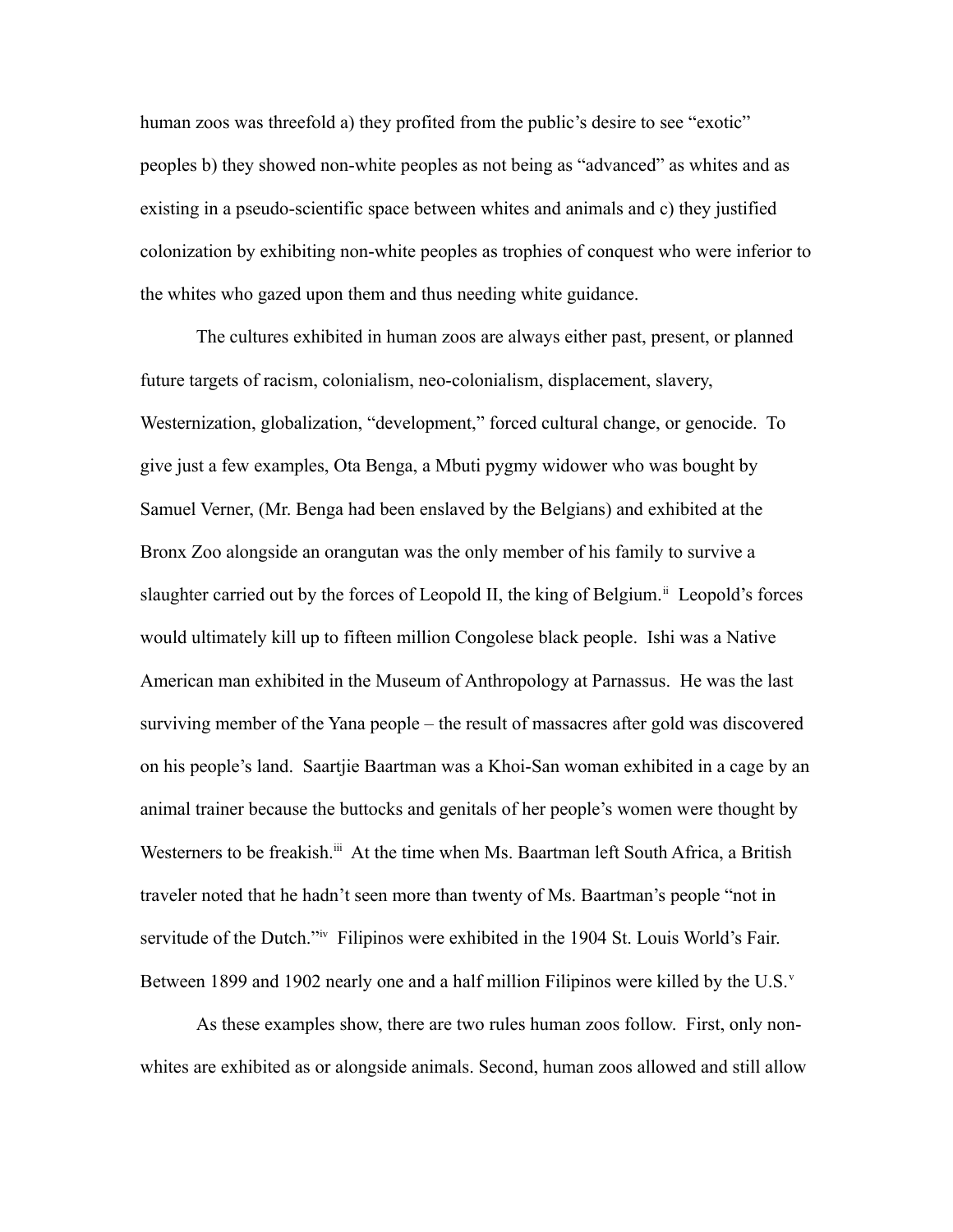targeted non-whites to be redefined as animals in Western, European, or First World spaces in order to justify white past, current, or planned mistreatment of non-white peoples in the non-white peoples' homelands.

Now that you have some historical context, let's examine the human zoo in question. According to the Zoo's website, The African Forest includes an "African Marketplace Plaza" selling gifts from "from all over the world" and offering dining with a "view of giraffes;" a "Pygmy Village and Campground" showcasing "African art, history, and folklore" where visitors can stay overnight; "Pygmy Huts" where visitors will be educated about pygmies and "African culture," hear stories, and be able to stay overnight; a "Storytelling Fire Pit;" an "Outpost" where visitors, while getting refreshments, will view posters "promoting ecotourism, conservation messages, and African wildlife refuges;" a "Communications Hut and Conservation Kiosk" where "visitors will use a replicated shortwave radio and listen in on simulated conversations taking place throughout Africa;" a "Rustic Outdoor Shower" representing the fact that the fictional "Pygmy Village" "recently got running water" where children can "cool off;" a section of the "Pygmy Village" where children can handle "African musical instruments and artifacts;" and "Tree House Specimen Cabinets" that showcase "objects, artifacts, and artwork."[vi](#page-20-5)

Clearly The African Forest falls neatly into the contemptible tradition of its human zoo predecessors, replicating a non-white community, a place where non-white humans live, in a zoo among the habitats where animals live, but it's problematic for several more reasons.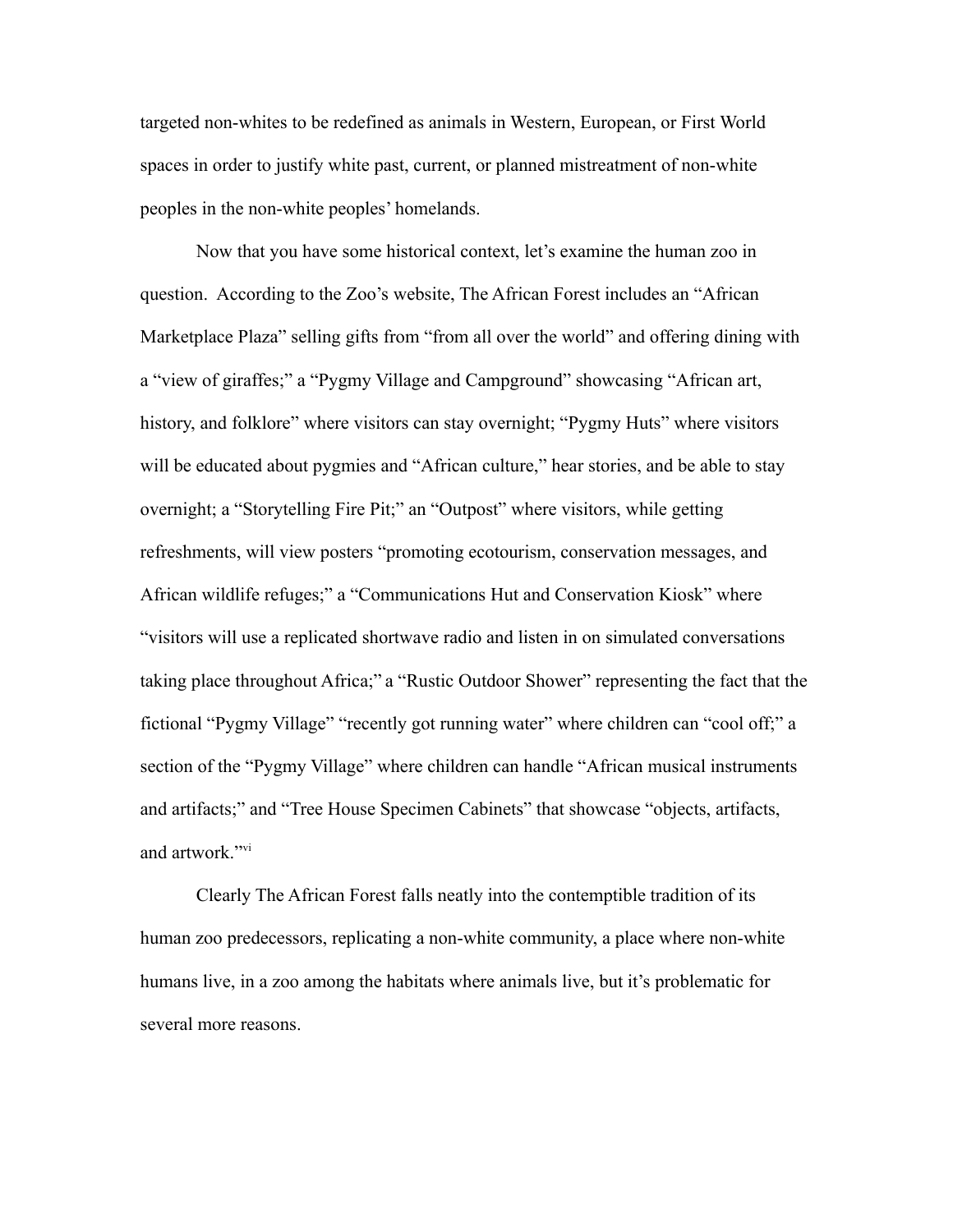First, Africa is not a monolith. Africa is a continent of fifty-three nations and even more cultures. One may speak of a Ugandan forest, Yoruba marketplace, or Xhosa culture, but Africa is such a diverse continent that the idea of, for example, an "African marketplace" is meaningless. A promotional video on the Zoo's website goes on to say that "The African Forest" is really the central African forest, but geographical detail is missing both in the project's name and in descriptions of its various facets, clearly indicating that the Zoo considers Africa and its various parts interchangeable.

The ironic part of representing all Africa in the context of the central African forest is that certain aspects of both Africa in general and central Africa in particular are conspicuously absent from this "everything but the kitchen sink" approach. For example, why are the large cities, skyscrapers, boutiques, and movie theaters of Africa missing while The African Forest shows off the village that just got running water? Why is only folklore being shared? Why not teach about the epic poems that rival the Odyssey and Iliad? I am emphatically against the idea that there is anything less modern about a "Pygmy hut" than a glass and steel tower, but the Zoo is only showing aspects of Africa that fit Western stereotypes of "primitivism."[vii](#page-20-6)

Beyond the fact that Africa is not a monolith, central Africa is also not a monolith. Central Africa contains [Burundi,](http://en.wikipedia.org/wiki/Burundi) the [Central African Republic,](http://en.wikipedia.org/wiki/Central_African_Republic) [Chad,](http://en.wikipedia.org/wiki/Chad) the [Democratic](http://en.wikipedia.org/wiki/Democratic_Republic_of_the_Congo) [Republic of the Congo,](http://en.wikipedia.org/wiki/Democratic_Republic_of_the_Congo) and [Rwanda.](http://en.wikipedia.org/wiki/Rwanda) Therefore, it's problematic that in a website video the Zoo refers to "the culture of central Africa" as though there were only one.

I said earlier that non-white peoples are the peoples deemed worthy of being placed in the zoo – but whites place one particular people in the zoo more frequently that any other – pygmies. If Africans in general are seen as being exotic, less than human,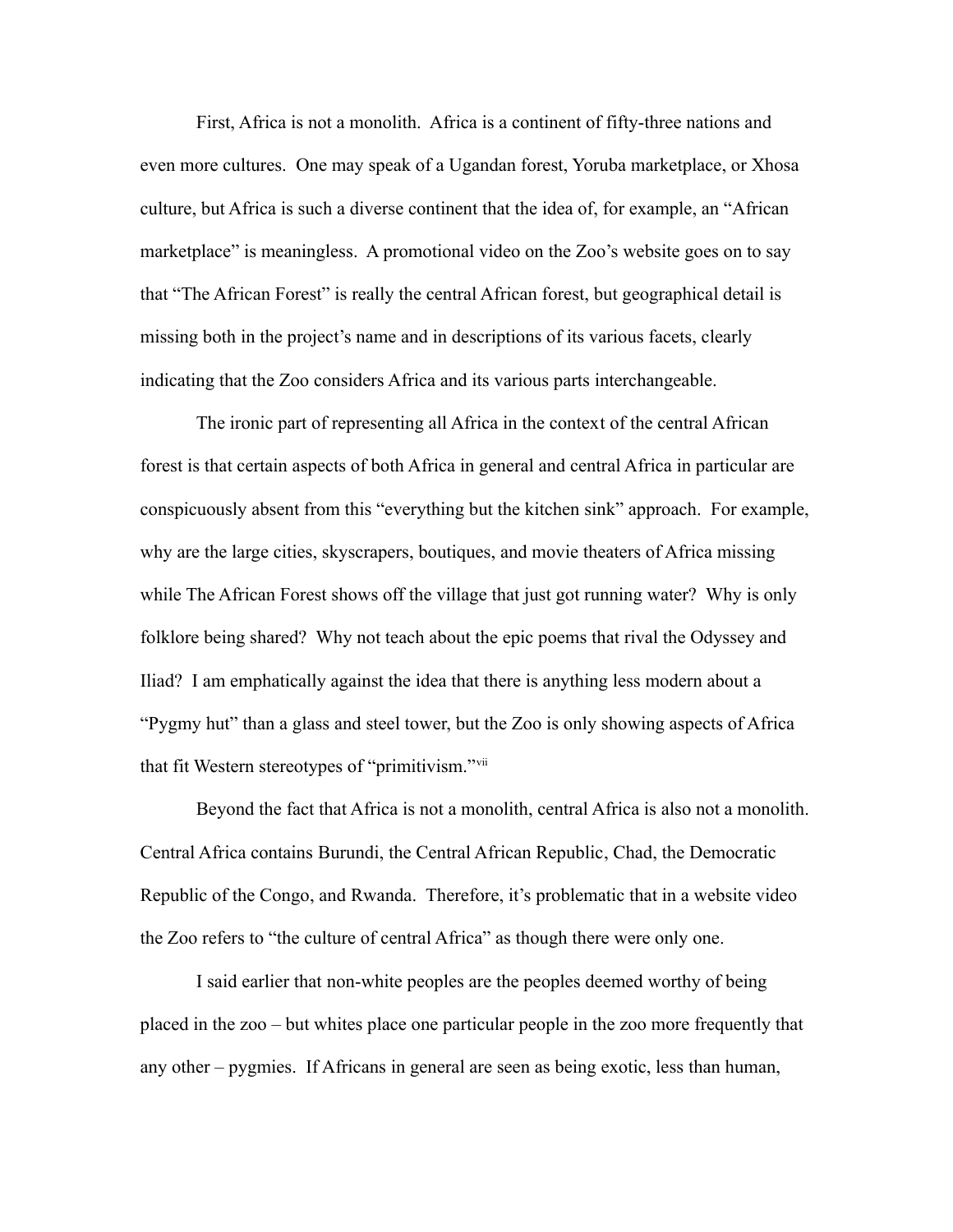and physically different from whites, pygmies are viewed as Africans par excellence. Pygmies are treated by many whites as though their smaller physical stature represents a smaller share of humanity. For example, when Newt Gingrich wanted to criticize would be Republican presidential candidates he called them "pygmies."<sup>[viii](#page-20-7)</sup>

The Zoo may try to dishonestly claim The African Forest is not part of the human zoo tradition, but the legacy of older human zoos directly informs the Zoo's decisions about which people to exhibit.<sup>[ix](#page-20-8)</sup> The Zoo chose to include African peoples because that's who older human zoos showed, and of all the peoples in Africa, the Zoo is choosing to focus on pygmies because, again, they're the preferred people for human zoos.

What's particularly chilling about this legacy is that pygmies, like Jewish people, are victims of genocide. Up to fifteen million people, including six million Jewish men, women, and children were killed in the Holocaust, and up to fifteen million pygmy and other black Congolese men, women, and children were killed under King Leopold. Both Jews and pygmies, at the time of their holocausts, were being compared to animals to justify their treatment, and pygmy culture was being exhibited in zoos – pygmy culture is *still* being exhibited in zoos.

Human zoos past and present, including The African Forest, both exist in a context of and perpetuate racism. A recent paper "Not Yet Human: Implicit Knowledge, Historical Dehumanization and Contemporary Consequences" written by psychologists at Stanford, Pennsylvania State University, and University of California-Berkeley states that blacks are still subconsciously linked to apes by people born after the civil rights movement.<sup>[x](#page-20-9)</sup> A 2009 article from a parenting website describes the true experience of a black elementary school boy being called a monkey by his non-black classmates. $x_i$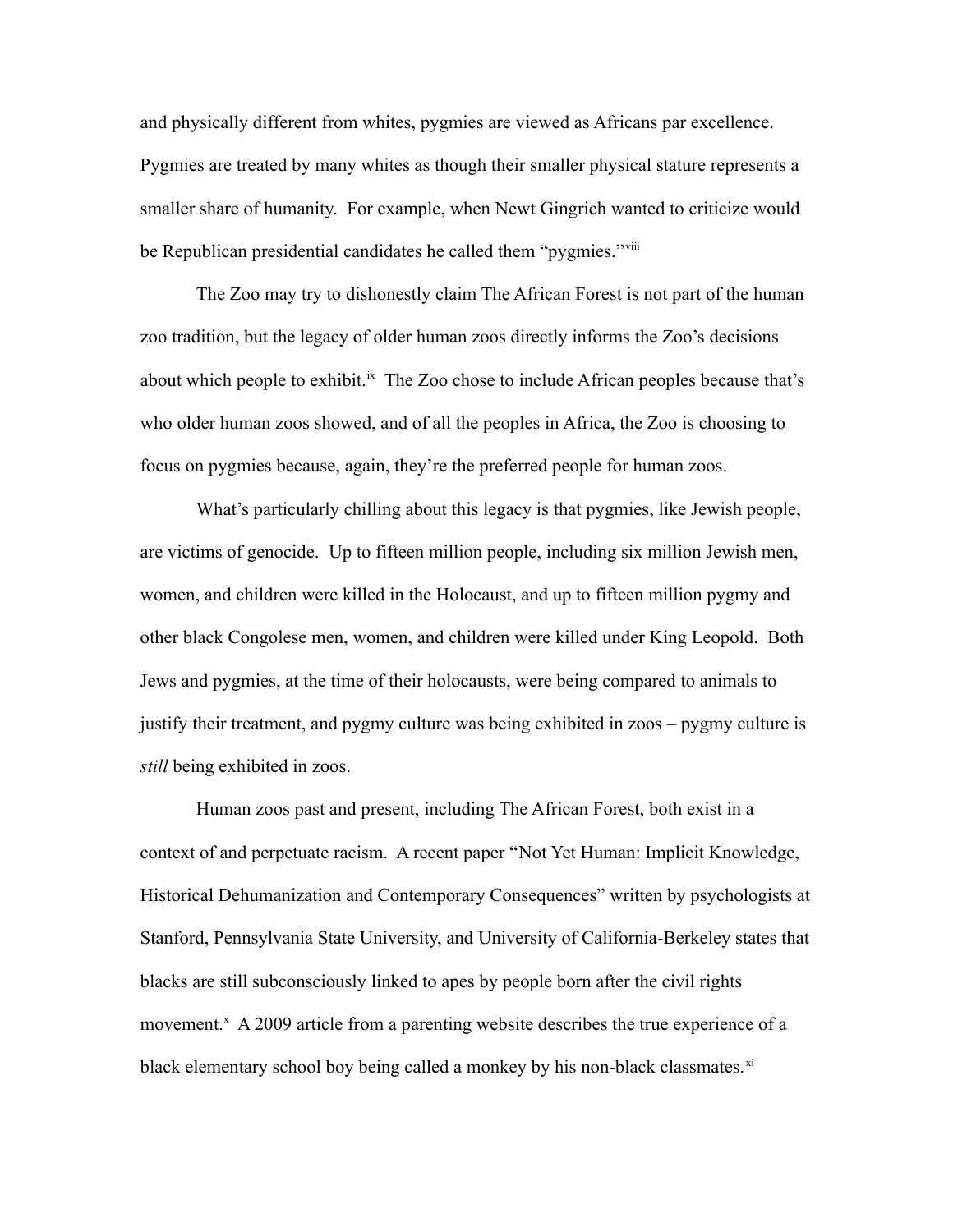Recently a Republican activist said that a gorilla who had escaped from the zoo was an ancestor of Michelle Obama. Her husband, President Obama, was compared to a chimpanzee in a comic run by the New York Post. The Dresden Zoo did the New York Post one better by naming a real baby baboon after Obama.<sup>[xii](#page-20-11)</sup> If you couldn't make it to Dresden, there was no need to fear – David and Elizabeth Lawson started selling Obama monkey toys in 2008.<sup>[xiii](#page-20-12)</sup> In Europe, black soccer players are regularly taunted with bananas. Costco recently sold a black baby doll called "Lil' Monkey" that held a banana.<sup>[xiv](#page-20-13)</sup> LeBron James was photographed for Vogue playing King Kong to Giselle Bundchen's Fay Wray.<sup>[xv](#page-20-14)</sup> This movie poster for *The Blindside* 

<http://www.imdb.com/media/rm3647637760/tt0878804> is part of the King Kong cannon as well.

The Southern Poverty Law Center states that racist websites "offer a window into some of the most important ideological and other discussions going on in the racist movement."<sup>[xvi](#page-20-15)</sup> Members of Stormfront, a major neo-Nazi/white supremacist forum, liken blacks to all manner of non-human primates and other animals, and it is frequently said that we belong, of all places, in the zoo. Special opprobrium is directed at Africans, and, naturally, pygmies. On Stormfront threads members celebrate historical and contemporary human zoos.<sup>[xvii](#page-20-16)</sup> How can anyone think that exhibiting African cultures in a zoo is a good idea in this context?

In his satirical article "How to Write About Africa," Binyavanga Wainaina mocks the ignorant and stereotypical way Westerners write about his home continent. The Houston Zoo's discourse on The African Forest almost slavishly commits the blunders Mr. Wainaina describes. In his article, Mr. Wainaina suggests, "Always use the word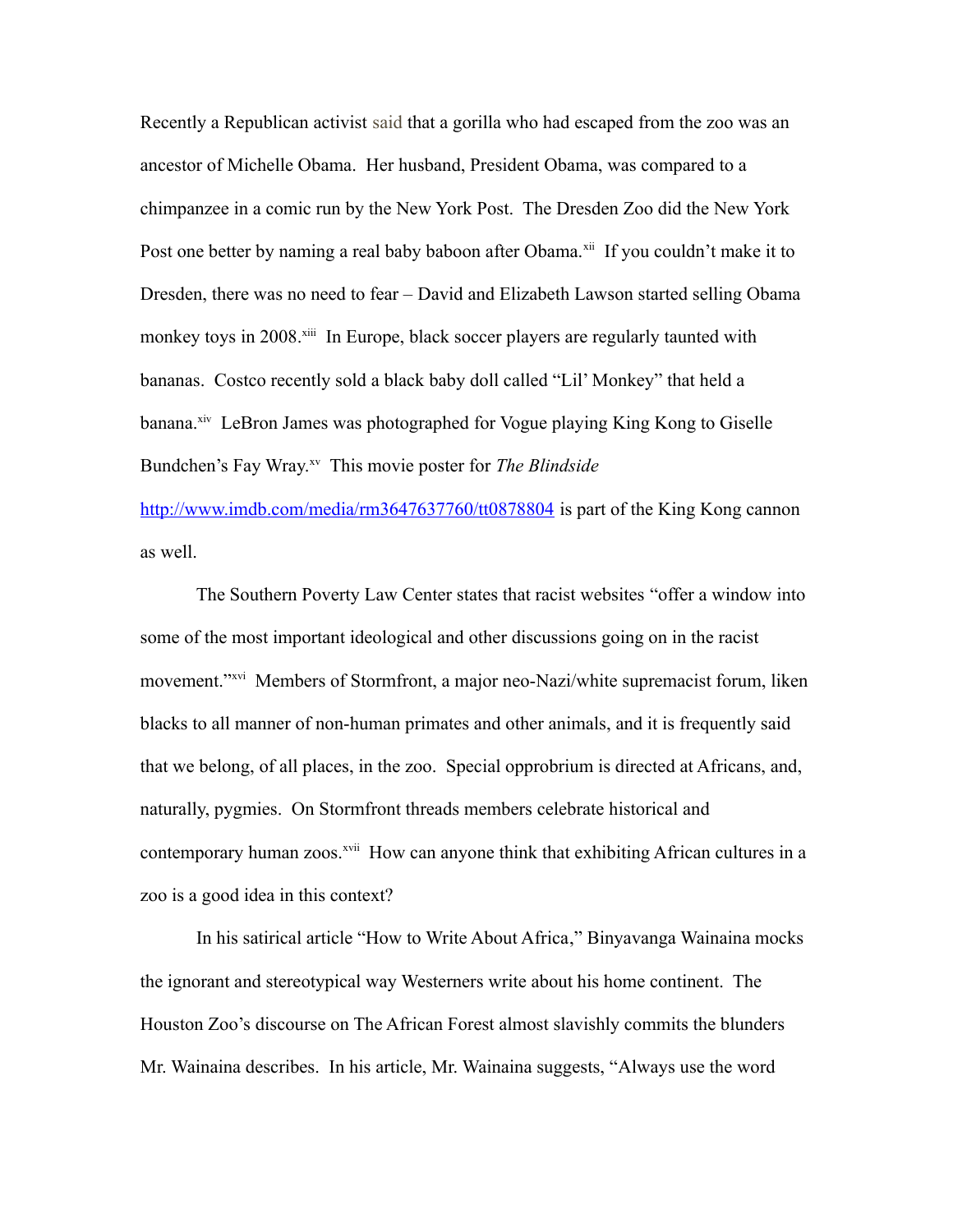'Africa' or 'Darkness' or 'Safari' in your title." Check. He continues, "In your text, treat Africa as if it were one country." Check. Mr. Wainaina says, "Subtitles may include the words 'Zanzibar', 'Masai', 'Zulu', 'Zambezi', 'Congo', 'Nile', 'Big', 'Sky', 'Shadow', 'Drum', 'Sun' or 'Bygone'." And, lo and behold, the Zoo's website promises that visitors to The African Forest will hear the sound of drums in one of the first sentences describing the project.

There are two clichés Mr. Wainaina denounces that are particularly problematic. They are "Establish early on that your liberalism is impeccable, and mention near the beginning how much you love Africa… Africa is to be pitied, worshipped or dominated. Whichever angle you take, be sure to leave the strong impression that without your intervention and your important book, Africa is doomed" and "Animals, on the other hand, must be treated as well rounded, complex characters… Any short Africans who live in the jungle or desert may be portrayed with good humour (unless they are in conflict with an elephant or chimpanzee or gorilla, in which case they are pure evil)."

Earlier in my essay I said, "The cultures exhibited in human zoos are always either past, present, or planned future targets of racism, (neo)colonialism, etc." This human zoo is no exception to the rule. Mr. Wainaina's article provides us with a helpful frame for analyzing the Zoo's statements on Africa.

**1)** The Zoo says on its website, "The African Forest will transform the way Houstonians view the world providing visitors with a glimpse into the remote forests of central Africa and the distinctive people that call it home. By understanding and appreciating the challenges these people face, we will be better equipped to work with them to preserve our fragile world and to make it a better place for future generations."<sup>[xviii](#page-20-17)</sup>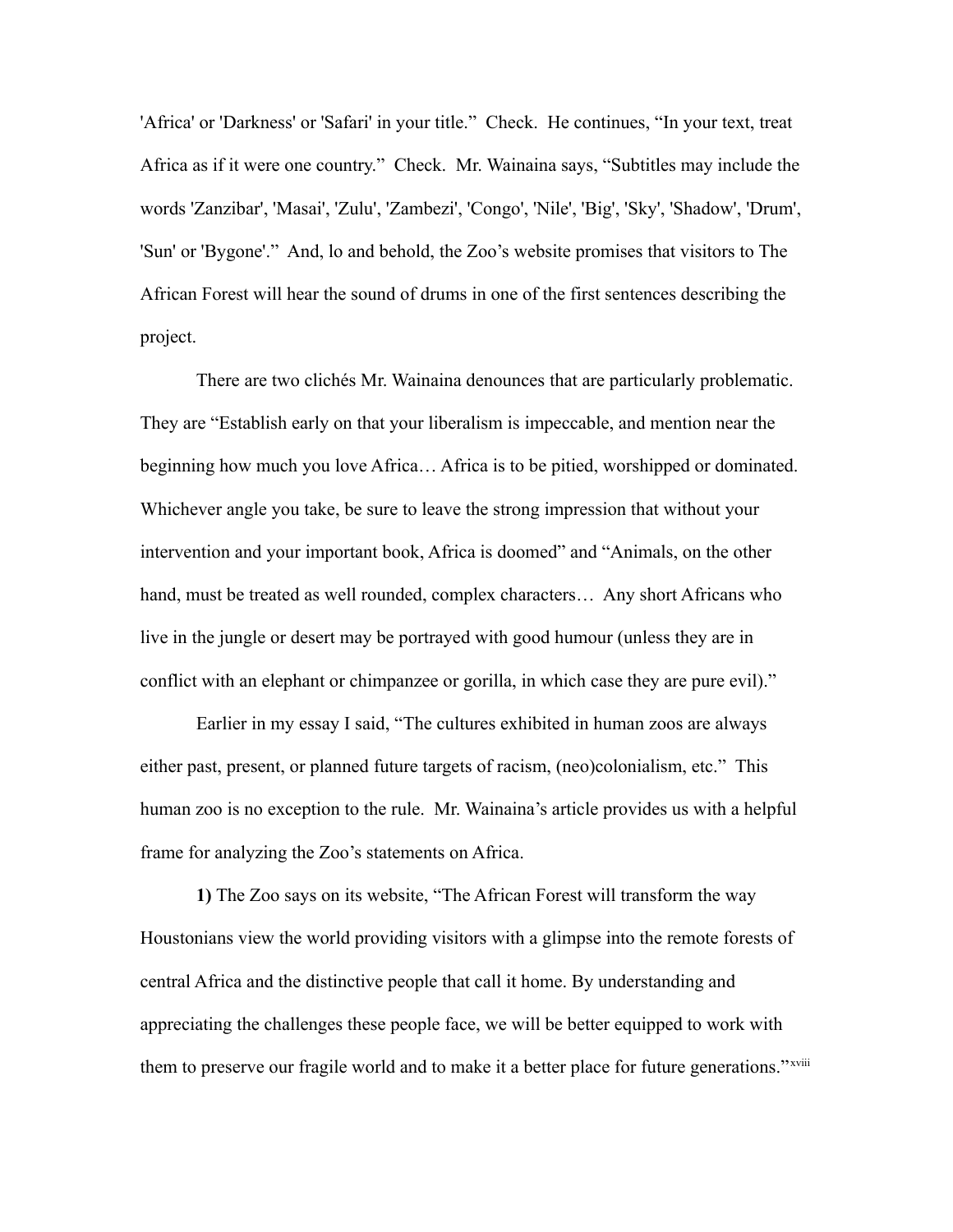**2)** A spokesperson for the Zoo stated in the *Houston Chronicle*, "This delves into habitat; conflict between man and the wild."<sup>[xix](#page-20-18)</sup> 3) The Zoo also said in its description of The African Forest that the project contains an "Outpost" where visitors, while getting refreshments, will view posters "promoting ecotourism, conservation messages, and African wildlife refuges."

**4)** Finally, the Zoo's blog states, "To that end, the Houston Zoo's conservation efforts will focus on developing wildlife, habitat, and human community support programs in central Africa in 2010…There are also few national parks and protected areas on earth where humans did not co-exist with wildlife before these park boundaries were put in place. And there are even fewer places where the decision to designate a protected area does not somehow intimately affect the human population living around its borders.

"If the ability for native people to coexist with their habitat is taken away from them without offering a sustainable solution, then wildlife and habitat conservation efforts are bound to fail. The most successful wildlife conservation efforts are those in which indigenous communities are empowered in the management of local natural resources and supported through capacity building programs.

"Model community initiatives lead to socioeconomic and conservation gains by establishing and strengthening alternative community initiatives for sustainable development which can be compatible with the long term conservation of local natural resources..."

The Zoo is doing the things Mr. Wainaina criticizes. The Zoo has picked a liberal cause: being green by protecting wildlife. The Zoo is claiming a love for Africa – The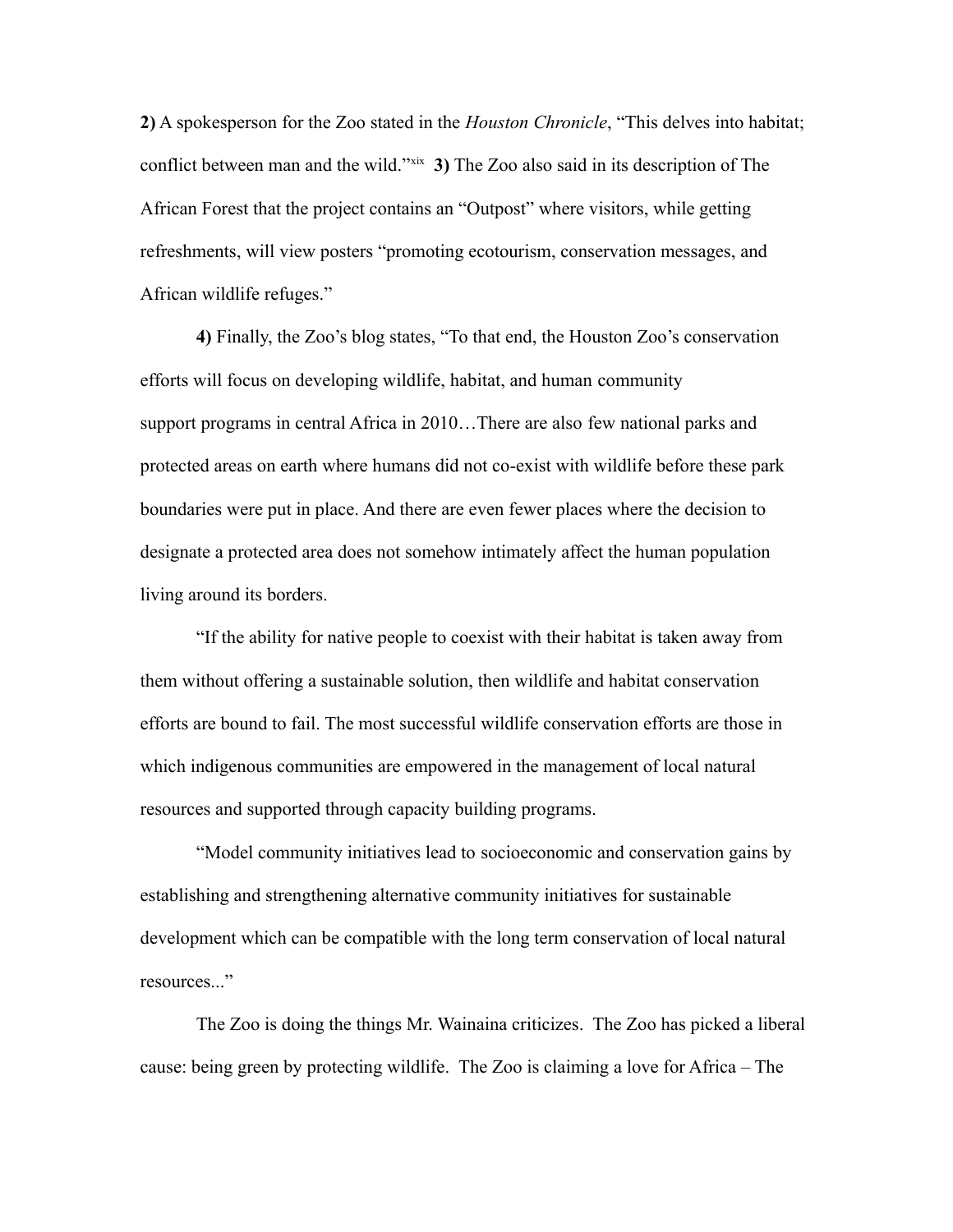African Forest is about "the wonderful, rich cultures that we all can share." The Zoo has a condescending and distorted view of Africa – Africans are in conflict with wildlife, and it's ok to violate the human rights of Africans by making them refugees to protect wildlife as long as you give them some alternative development. The Zoo believes Africa is doomed without Western help – we have to protect imperiled wildlife from Africans. The Zoo sees African animals as more human than African humans – it condones displacing African people to protect African animals. Last but not least, the Zoo sees pygmies as in conflict with wildlife and posits them as the antagonists in those conflicts. There's so, so much egregiously wrong and wrongheaded in the Zoo's discourse on Africans that it's necessary to analyze the Zoo's words piece by piece.

Let's start with the Zoo's first quote which basically exhorts visitors to take up the White Man's Burden. Anyone who comes to the Zoo is in a position to help/teach Africans. They live in central Africa and have millennia of knowledge on how to care for their environments, but we're the ones in the position to tell them what to do. The Zoo states that the reason we should learn about central Africans is so that we can understand Africans' challenges and help them. The only reason to learn about African cultures is to control them.

The next problem with that quote is that it is gallingly hypocritical. Is hunting recreationally generally part of an African or Western ethos? Is it primarily Africans or Westerners who own polluting industries, mining industries, the corporations that use the resources that are mined, and the corporations that create toxins – all of which threaten the well-being of animals and people alike? If the Zoo truly wanted to help African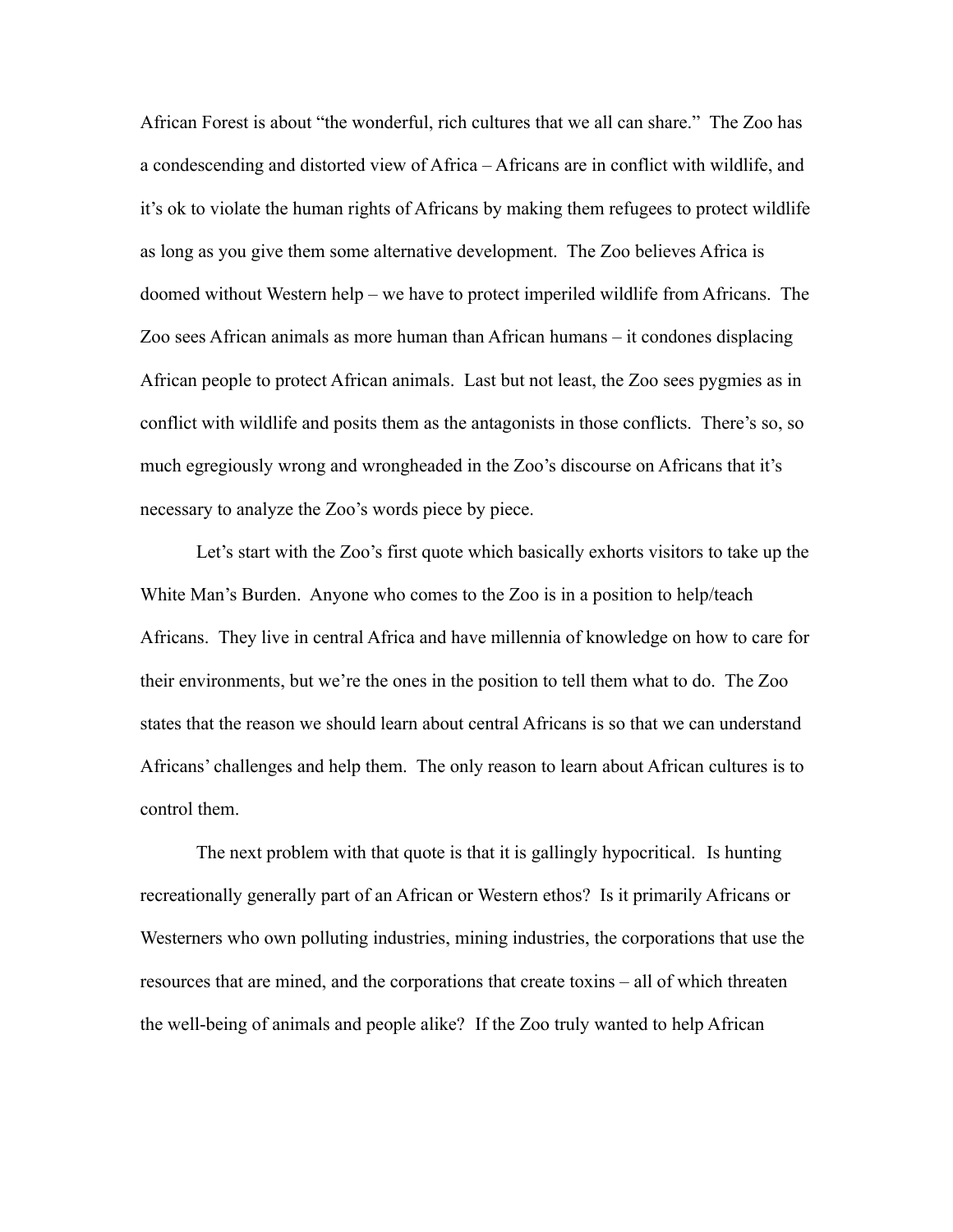animals – and African people to boot –Westerners could take on any of the anti-nature and anti-wildlife sins Western people perpetrate listed above.

The hypocrisy of the Zoo's quote is tied to the fact that when Western entities decide they want to "help" the environment or animals, too frequently they do not change their own behavior but rather declare they are helping by dominating Africans' and/or indigenous peoples' lives and behavior. In "Reflections on Distance and Katrina," Jim Igoe of Dartmouth College<sup>[xx](#page-20-19)</sup> tells how Tanzanians are being displaced by "networks of private enterprise, NGOs, and government officials." He says, "Exxon Mobil is also sponsoring part of conservation interventions initiated by the African Wildlife Foundation" which meant that "local people targeted by this intervention are being encouraged by the African Wildlife Foundation and the Tanzanian government to enter into agreements and sign things that they don't fully understand." This "transforms these landscapes from peopled landscapes to those dominated by wildlife, which has made them attractive to private investors at the expense of locals. It also provides Exxon Mobil, and many other corporations that sponsor conservation interventions, with tax breaks and a valuable green public image enhancement."

If the Zoo truly wanted to help wildlife and truly respected African peoples, it would support the declarations of non-white people such as the Principles of Environmental Justice adopted by the People of Color Environmental Leadership Summit which says, "Environmental justice affirms the fundamental right to political, economic, cultural, environmental self-determination for all peoples, $^{xxi}$  $^{xxi}$  $^{xxi}$  Agenda 21 which states, "Indigenous people and their communities … have developed over many generations a holistic traditional scientific knowledge of their lands, natural resources and environment.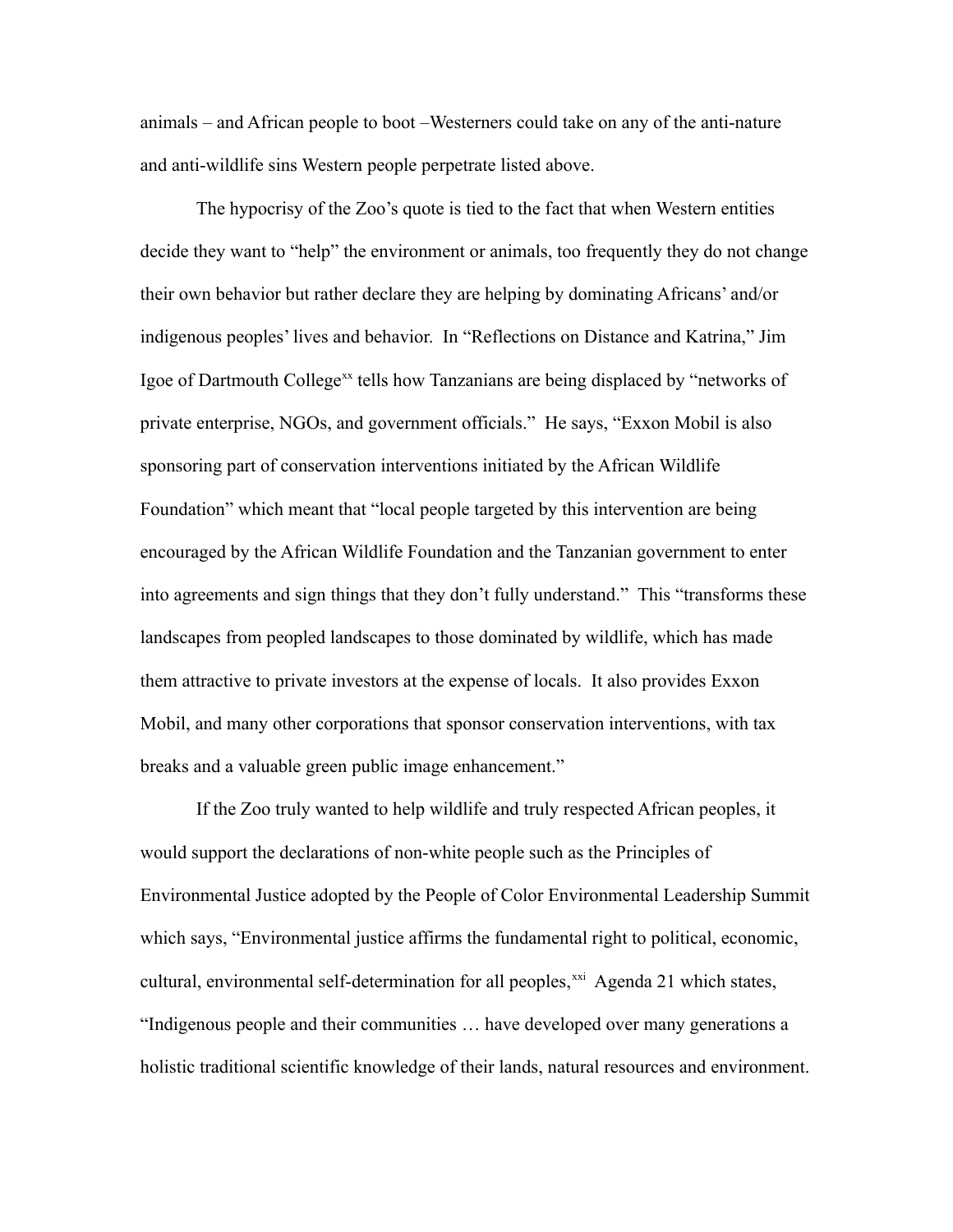Indigenous people and their communities shall enjoy the full measure of human rights and fundamental freedoms without hindrance or discrimination,"[xxii](#page-20-21) or the United Nations' Declaration on the Rights of Indigenous Peoples, one part of which says, "Indigenous peoples shall not be forcibly removed from their lands or territories. No relocation shall take place without the free and informed consent of the indigenous peoples concerned and after agreement on just and fair compensation, and where possible, with the option to return." These agreements affirm that indigenous peoples have the right to remain on their land and manage their environments and wildlife as they see fit. Actions that violate those rights are human rights abuses

Instead of respecting African sovereignty, human zoos perpetuate the myth that non-whites don't mind being dominated. When Michael G. Vann of Santa Clara University's History Department was asked of one particular human zoo, **"**What image of the empire did the Colonial Exhibition set out to project?" he responded, "…There was no mention of anti-colonial agitation or the serious rebellions that were going on in Vietnam at the time… Fascinating in their strange costumes and odd behaviour, these natives were nothing to fear, rather, they were a great asset to France."*[xxiii](#page-20-22)* In other words, a human zoo is still a human zoo even if it claims to portray non-whites in a positive manner and those who visit the zoo don't have any particular animosity towards nonwhites. The Houston Zoo's website describes the various ways in which the Zoo and Zoo patrons can "help" indigenous Africans to protect wildlife, but just as non-white peoples resisted imperialism in the past, they continue to resist the West's imperialist environmental practices – including those promoted by the Zoo. I'll delve into that further in a moment, but first, please refer to the second quote.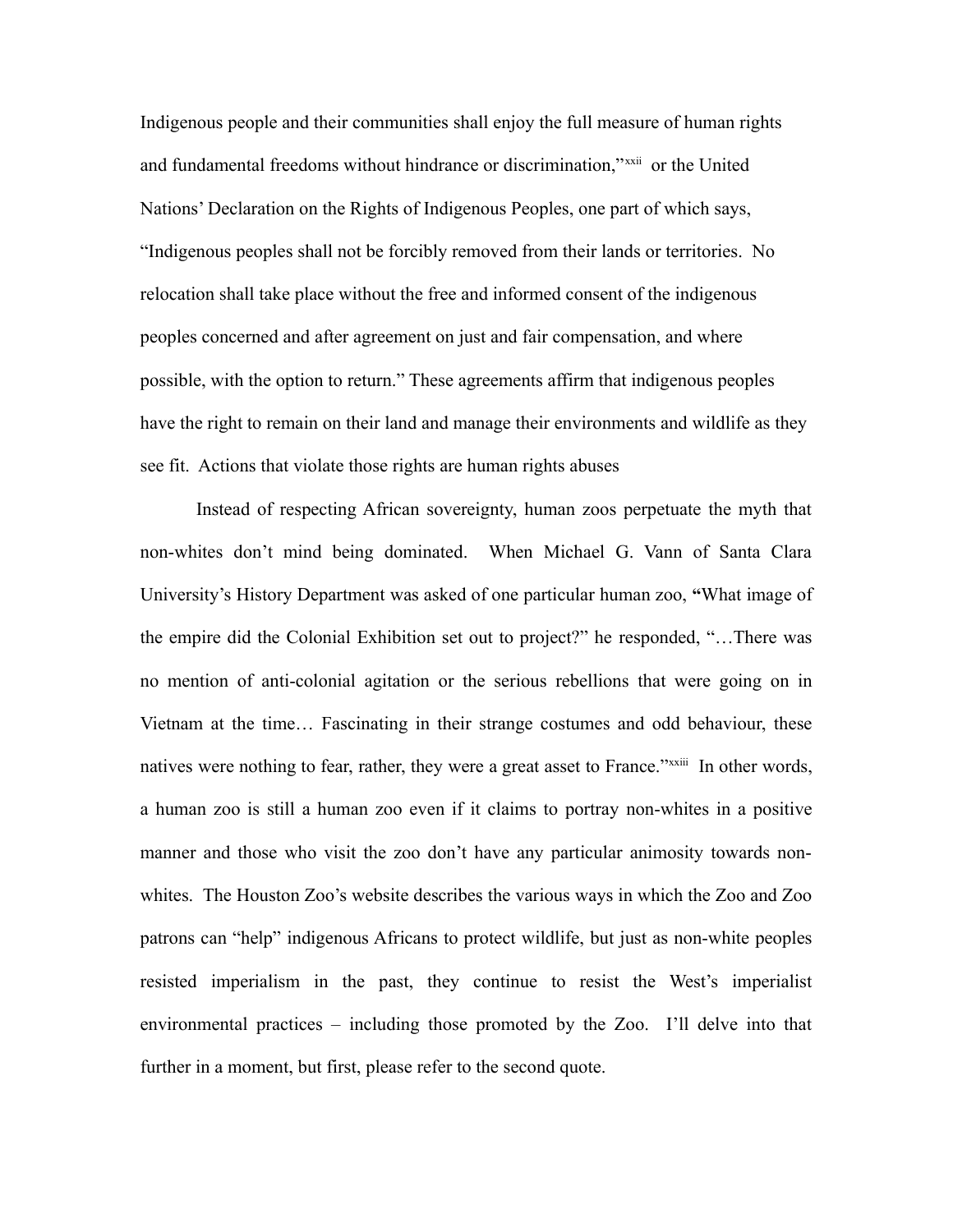Inaccurately framing the culture or cultures being exhibited in a human zoo is tradition. For example, Ota Benga had teeth sharpened into points in accordance with his people's custom, but it was falsely reported that his teeth where sharpened because his people were cannibals. The African Forest dares to teach Zoo patrons that indigenous Africans are in conflict with wildlife, but falsely claiming that indigenous Africans harm animals is a well known tactic to violate their human rights and drive them from their traditional lands – often in cahoots with organizations such as the World Bank, NGOs, and corporations. Let's look at the culture The African Forest is exhibiting – pygmies. The Batwa pygmy people, according to tribal rights group Survival International, "had lived for generations before and after 1930 without destroying the forest or its wildlife, and even had historical claims to land rights… Despite legal provision for Batwa to use and even live within the national parks (Ugandan Wildlife Statute, No. 14, 1996, sections 23-6) they remain excluded from them. Access to the parks… is negotiated through 'multiple use committees' which include almost no Batwa representation. This exclusion is encouraged by the stereotype which represents the Batwa as destroyers of the gorillas. In fact, however, Batwa do not eat gorillas, and they have coexisted with them for centuries. Any gorilla-hunting they may engage in is done at the instigation of others. Nevertheless, the Batwa are stigmatised as gorilla-slayers and poachers, and get the blame for any poaching that occurs.<sup>[xxiv](#page-20-23)</sup>

Survival International also notes "the Aka, like all of the 'Pygmy' peoples in Central Africa, are under threat. More and more of the forest is being depleted by logging companies, *while huge areas of good forest have been turned into parks or wildlife reserves that are guarded by armed thugs who beat up the Pygmies and drive*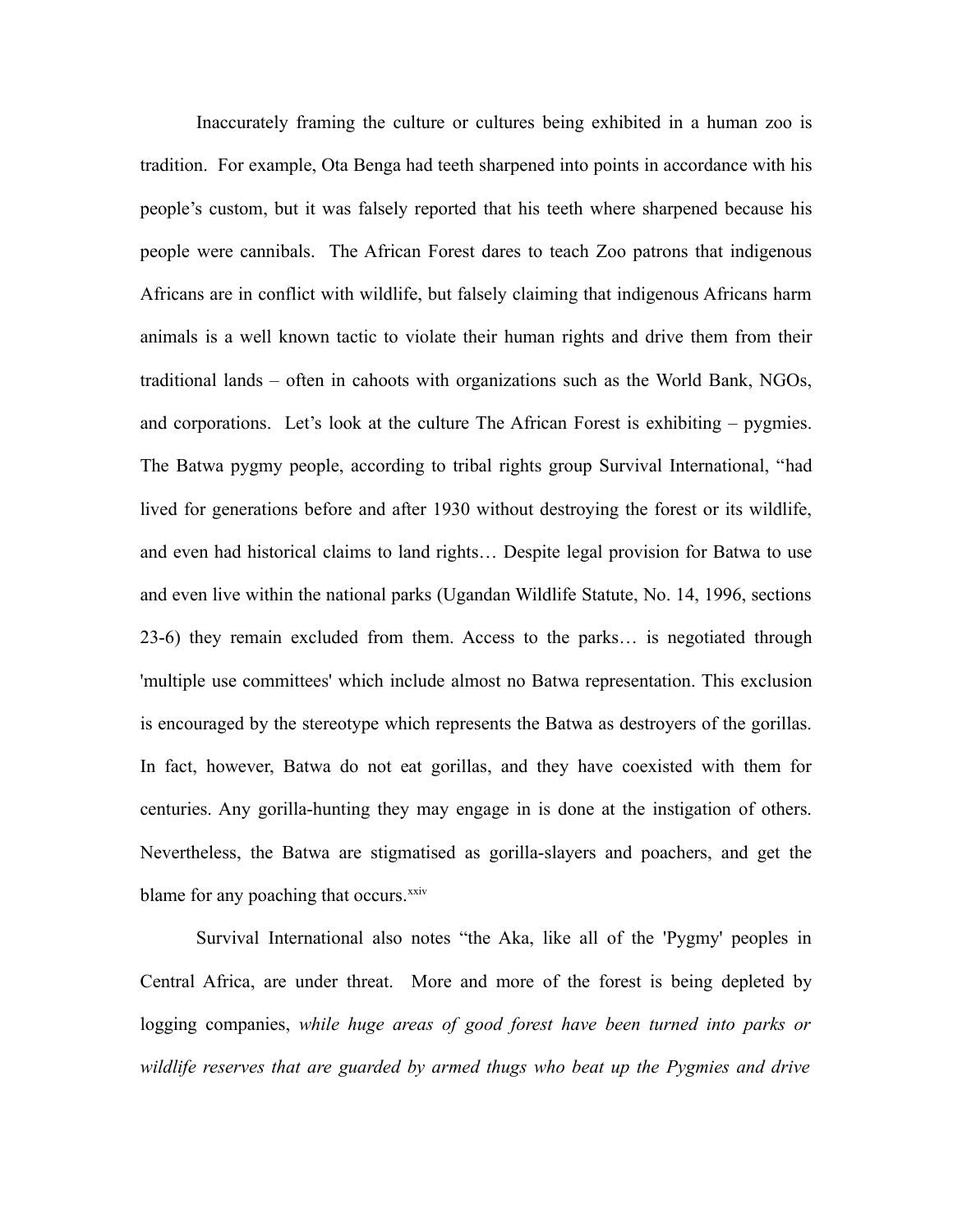*them out of their ancestral hunting grounds.* And yet the Pygmies are the real guardians of the forest. As their proverb explains: 'We Aka love the forest as we love our own bodies' " (italics mine.)<sup>[xxv](#page-20-24)</sup> To learn more about pygmy and other African and indigenous peoples' views on conservation see [http://www.forestpeoples.org/documents/conservation/uganda\\_review\\_cbd\\_pa\\_jan08\\_en](http://www.forestpeoples.org/documents/conservation/uganda_review_cbd_pa_jan08_eng.pdf) [g.pdf,](http://www.forestpeoples.org/documents/conservation/uganda_review_cbd_pa_jan08_eng.pdf)

[http://www.forestpeoples.org/documents/conservation/bases/p\\_to\\_p\\_project\\_base.shtml#](http://www.forestpeoples.org/documents/conservation/bases/p_to_p_project_base.shtml#english) [english,](http://www.forestpeoples.org/documents/conservation/bases/p_to_p_project_base.shtml#english)

[http://www.forestpeoples.org/documents/ifi\\_igo/wb\\_ips\\_uganda\\_may00\\_eng.shtml,](http://www.forestpeoples.org/documents/ifi_igo/wb_ips_uganda_may00_eng.shtml) and other resources on<http://www.forestpeoples.org/index.shtml>.

Now refer to the third quote. Let's examine ecotourism first.According to Lee Pera and Deborah McLaren,<sup>[xxvi](#page-21-0)</sup> tourism "has been promoted as a panacea for 'sustainable' development. However, tourism's supposed benefits … have not 'trickled down' or benefited Indigenous Peoples. The destructiveness of the tourism industry (*environmental pollution* and enormous waste management problems, *displacement from lands*, human rights abuses, unfair labor and wages, commodification of cultures, etc.) has brought great harm to many Indigenous Peoples and communities around the world…"

They say, "*It is no coincidence that those who have lost their lands* or have no market for their crops *are forced into service-sector employment in the tourism industry* and are increasingly dependent on the whims of the global market and the corporations which run it" (italics mine.) Furthermore, The International Land Coalition says tourism "negatively affects" landless people.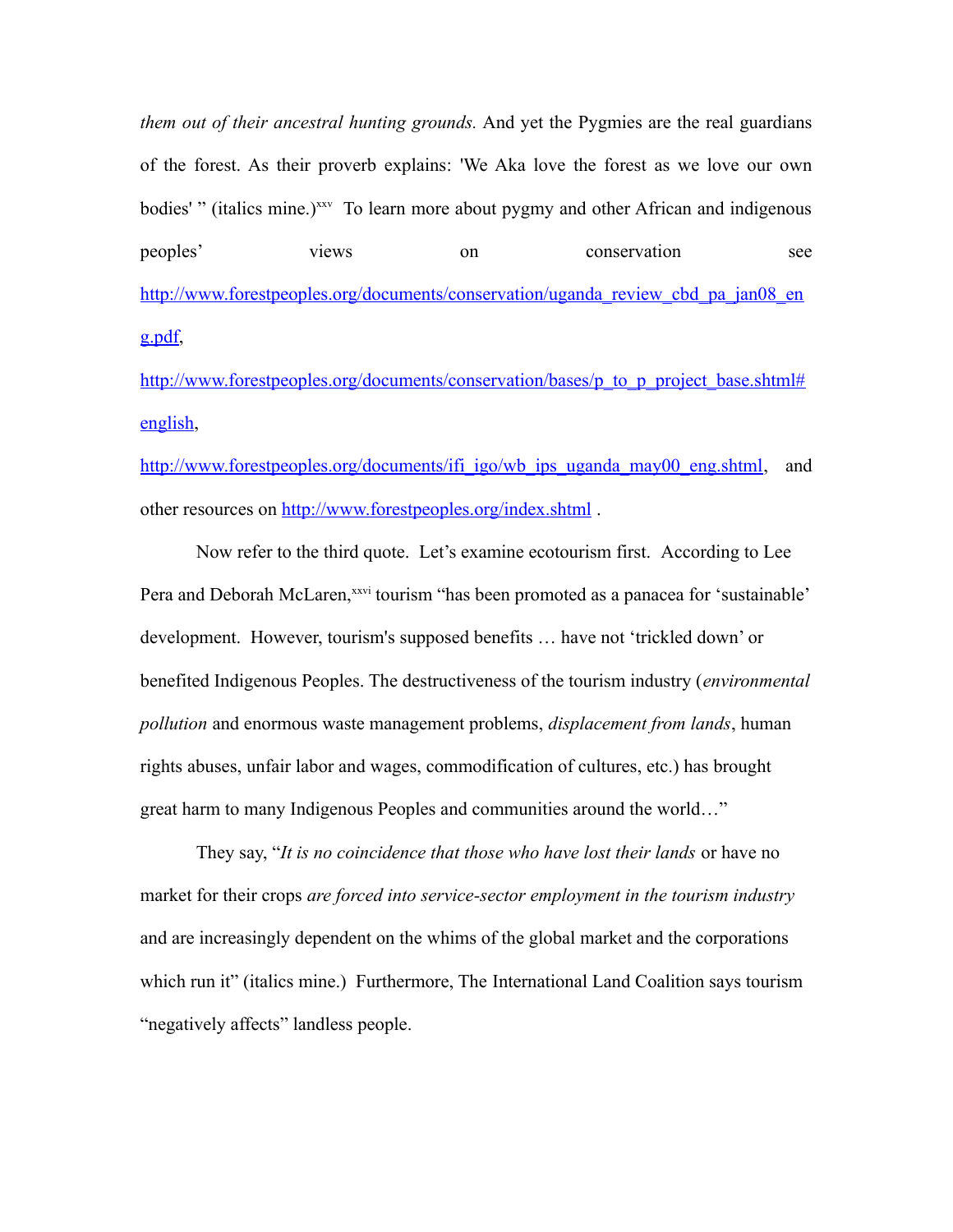McLaren adds, "Global tourism threatens indigenous knowledge and intellectual property rights, our technologies, religions, sacred sites, social structures and relationships, *wildlife*, ecosystems, economies and basic rights to informed understanding; reducing indigenous peoples to simply another consumer product that is quickly becoming exhaustible" (italics mine.)

Georgianne Nienaber writing for central African (Rwandan) newspaper *The New Times* states, "Finally, the detritus of 'civilization,' in the form of excrement, garbage and detergents, is discharged into the once pristine environment. The United Nations Environment Program (UNEP) estimates that the average tourist produces one kilo (approximately 2.2 pounds) of litter and solid waste EACH DAY! The story of tourism in Africa causes one to weep. In Kenya, Tanzania, and Zimbabwe the story of tourism is a tragedy in which western businesses sent most of the money back home to the colonialist developers… Foreign workers held the most lucrative management positions (Pera and McLaren, Globalization, Tourism and Indigenous Peoples: What You Should Know About the World's Largest Industry, www.planeta.com), reducing the local 'service providers' to little more than slave labour..."[xxvii](#page-21-1)

A paper published by the Forest Peoples Programme in conjunction with the United Organisation for Batwa Development in Uganda – the Batwa pygmy people's own organization – quotes a Mutwa pygmy as saying, "Don't mix us with other people, leave us separate and help us."[xxviii](#page-21-2) It's odd that The African Forest plans to promote ecotourism as a way to help Africans and African wildlife despite how devastating some Africans, specifically central Africans and pygmies, and allies of indigenous people find the industry for Africans and African wildlife.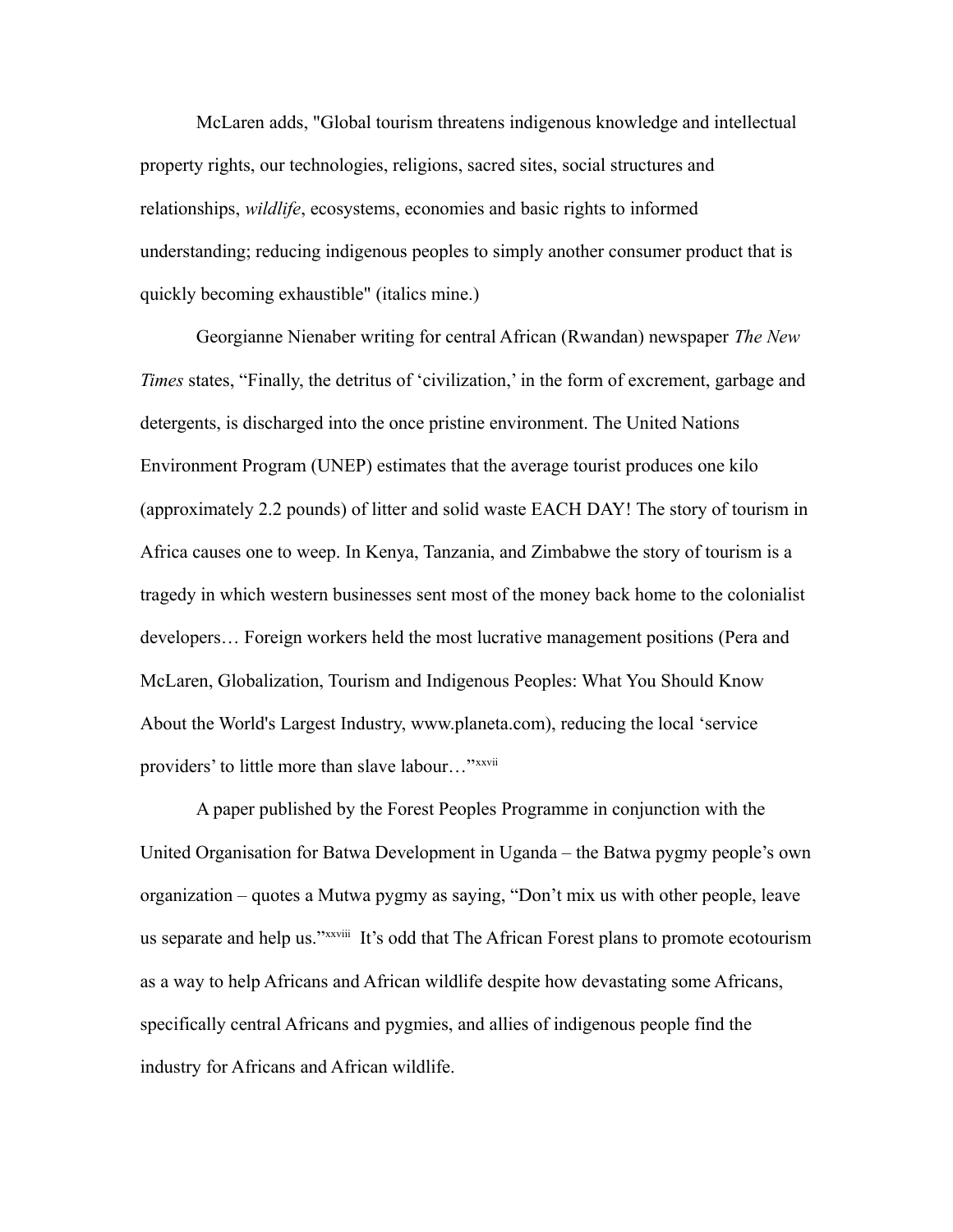Now let's examine the last two things the "Outpost" in The African Forest promotes: "conservation messages and African wildlife refuges." Conservation in Africa and the creation of wildlife refuges on the continent are notorious for the frequent creation of "wildlife refugees." That means that African governments, with the help of Western businesses and NGOs, violate the human rights of Africans, decide they have no right to their traditional lands, and literally make them refugees alongside, for example, refugees of war. In other words, in Africa it's common for conservationists to create refuges to conserve wildlife by simply kicking Africans out. Indigenous people and their allies including Cultural Survival, First Peoples Worldwide, Earthrights International, the aforementioned Survival International, and Forest Peoples Programme have vociferously denounced this practice. According to Mark Dowie, the International Forum on Indigenous Mapping created a resolution that said that conservation was the newest and biggest enemy of indigenous people which 200 delegates signed

Five of the world's most important wildlife conservation organizations are guilty of stealing land from indigenous people and making them refugees: World Wildlife Fund, The Nature Conservancy, Conservation International, Wildlife Conservation Society, and the World Conservation Union.<sup>[xxix](#page-21-3)</sup> The aforementioned African Wildlife Foundation is yet another conservation organization that steals land from indigenous people. As I noted earlier, the African Wildlife Foundation partnered with Exxon Mobil to displace Tanzanians. An employee representing Exxon Mobil Corporation is on the Houston Zoos' Board of Directors. In other words, you have a company that worked with a conservation/refuge creation foundation in Africa to steal land from Africans on the board of a Zoo that promotes conservation and wildlife refuges in Africa.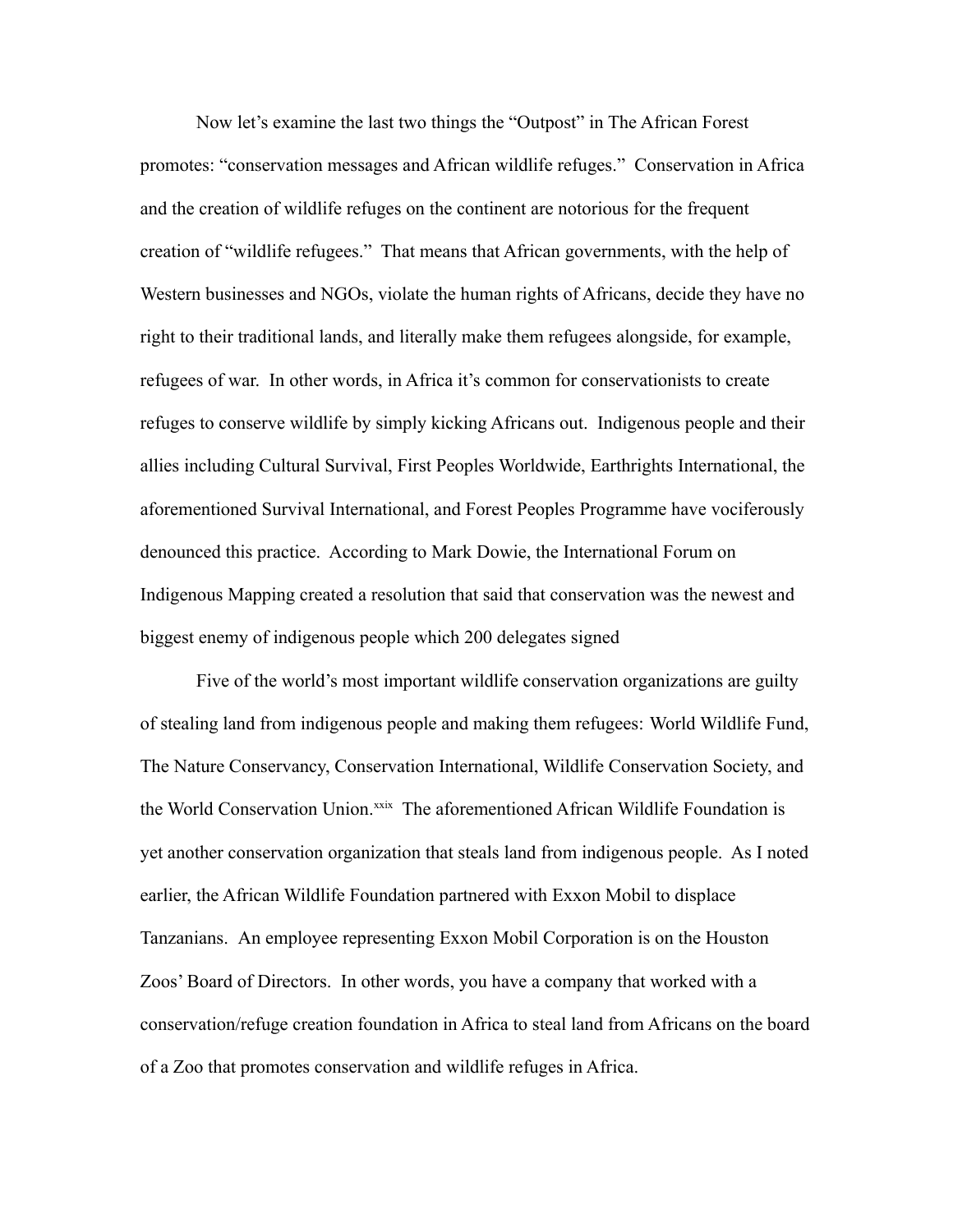Exxon is known for the Valdez Oil Spill, the Brooklyn Oil Spill, and the Greenpoint Oil Spill, and despite its eagerness to support the Houston Zoo and create a wildlife refuge in Tanzania, the company is currently harming endangered gray whales. In other words, Exxon doesn't sincerely care about protecting animals – only about its superficial pro-environment image. Organizations that allow corporations like Exxon to mask their anti-wildlife actions become accessories to crimes against nature – they're ultimately harming animals and the environment. If its crimes against nature aren't enough, the company is currently being accused of sharing responsibility for " Indonesian Military Killings, Torture and other Severe Abuse in Aceh, Indonesia" such as rape and murder according to the International Labor Rights Forum.

An employee representing Shell Downstream, Inc. is another of the Zoo's board members. Royal Dutch Shell is a multinational petroleum company notorious for committing crimes against humanity, abusing African indigenous people, torturing people, and poisoning the environment. This is the company that is widely believed yet never has admitted to helping facilitate the execution of legendary environmental and indigenous rights leader Ken Saro-Wiwa and eight other indigenous Ogoni Nigerians who protested the theft of Ogoni land for oil extraction. (Exxon settled for millions to the victims' families.)[xxx](#page-21-4) The company was condemned by the Nigerian High Court and activists as recently as 2005 and 2008 for "violating the constitutional 'rights to life and dignity.'" Shell, in addition to its other crimes against human rights, creates conservation refugees.<sup>[xxxi](#page-21-5)</sup> If the Zoo wanted to help Africans and animals in one fell swoop they could try to change the behavior of Shell. Instead, the Zoo is working with Shell, a company that commits human rights abuses and first displaced indigenous Africans to extract oil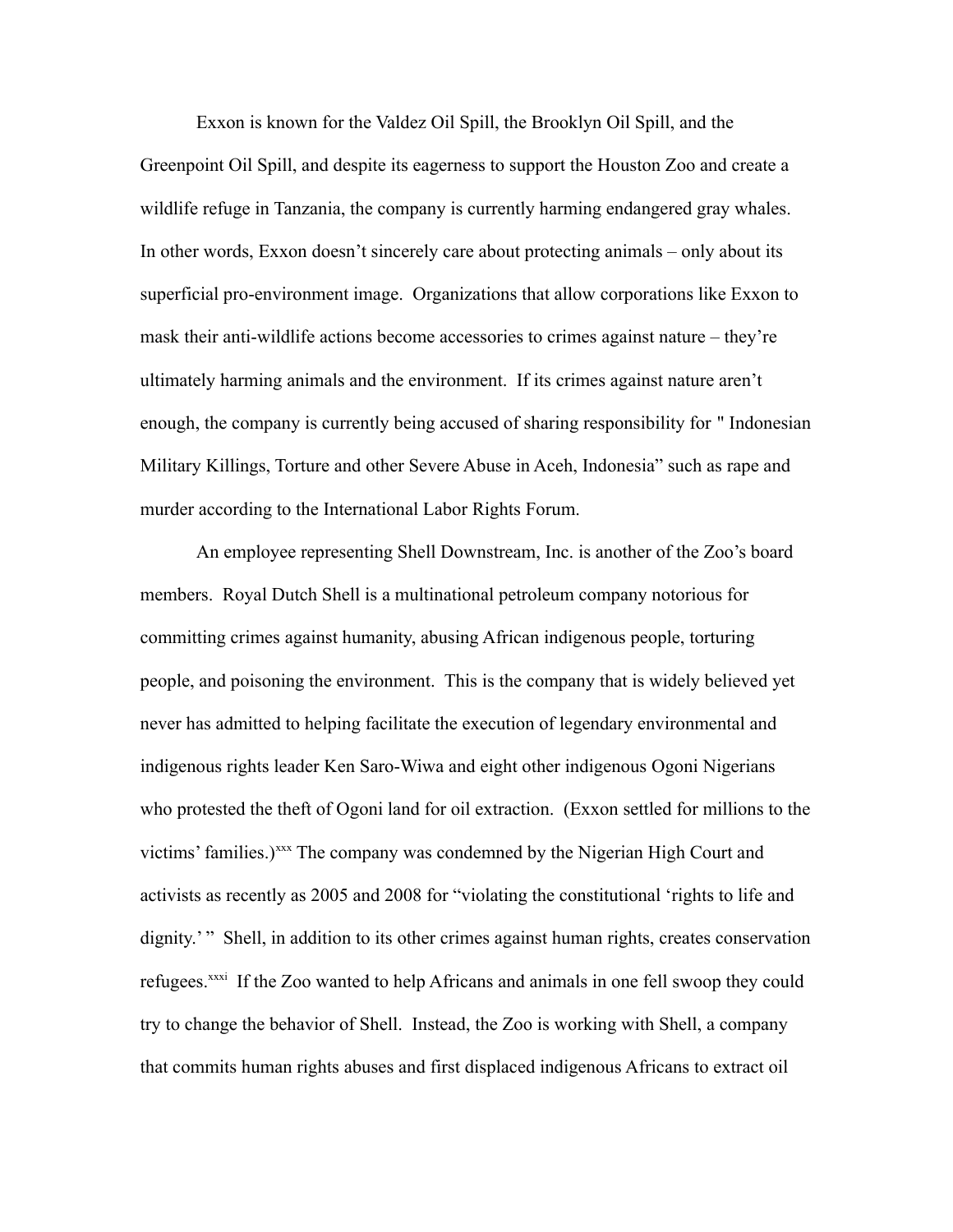and harm the environment and is now displacing Africans ostensibly to help the environment and Africans.<sup>[xxxii](#page-21-6)</sup>

And lest I forget, one of the Zoo's donors is Chevron.<sup>[xxxiii](#page-21-7)</sup> As you might expect, Chevron also makes indigenous people conservation refugees.<sup>[xxxiv](#page-21-8)</sup> Seeing a pattern? Furthermore, Chevron is currently being sued for 27 billion dollars by an indigenous Amazonian community whose rainforest was polluted by the corporation's oil-drilling.<sup>[xxxv](#page-21-9)</sup>

Basically, among the corporations that fund the Houston Zoo are some of the most human and wildlife rights abusing corporations in existence. These same businesses try to clean up their images by creating wildlife refuges – but they create those refuges by forcing indigenous people off their land. Then the Zoo, which receives funding from those corporations, claims that the indigenous people who are getting kicked off their land are the ones who harm wildlife and promotes conservation and conservation refuges.

The conservation refugee problem is so bad that, according to Mark Dowie, hundreds of thousands of people have been made refugees due to conservation and conservation refuges. Beyond the fact that making people refugees in the name of conservation is evil – it doesn't even help conservation. As Mark Dowie says in *Paradigm Wars*, "More and more conservationists seem to be wondering how, after setting aside a 'protected' land mass the size of Africa, global biodiversity continues to decline… 90 percent of biodiversity lies outside of protected areas. If we want to preserve biodiversity in the far reaches of the globe, places that are in many cases still occupied by indigenous people living in ways that are ecologically sustainable, history is showing us that *the most counterproductive thing we can do is evict them.*"[xxxvi](#page-21-10)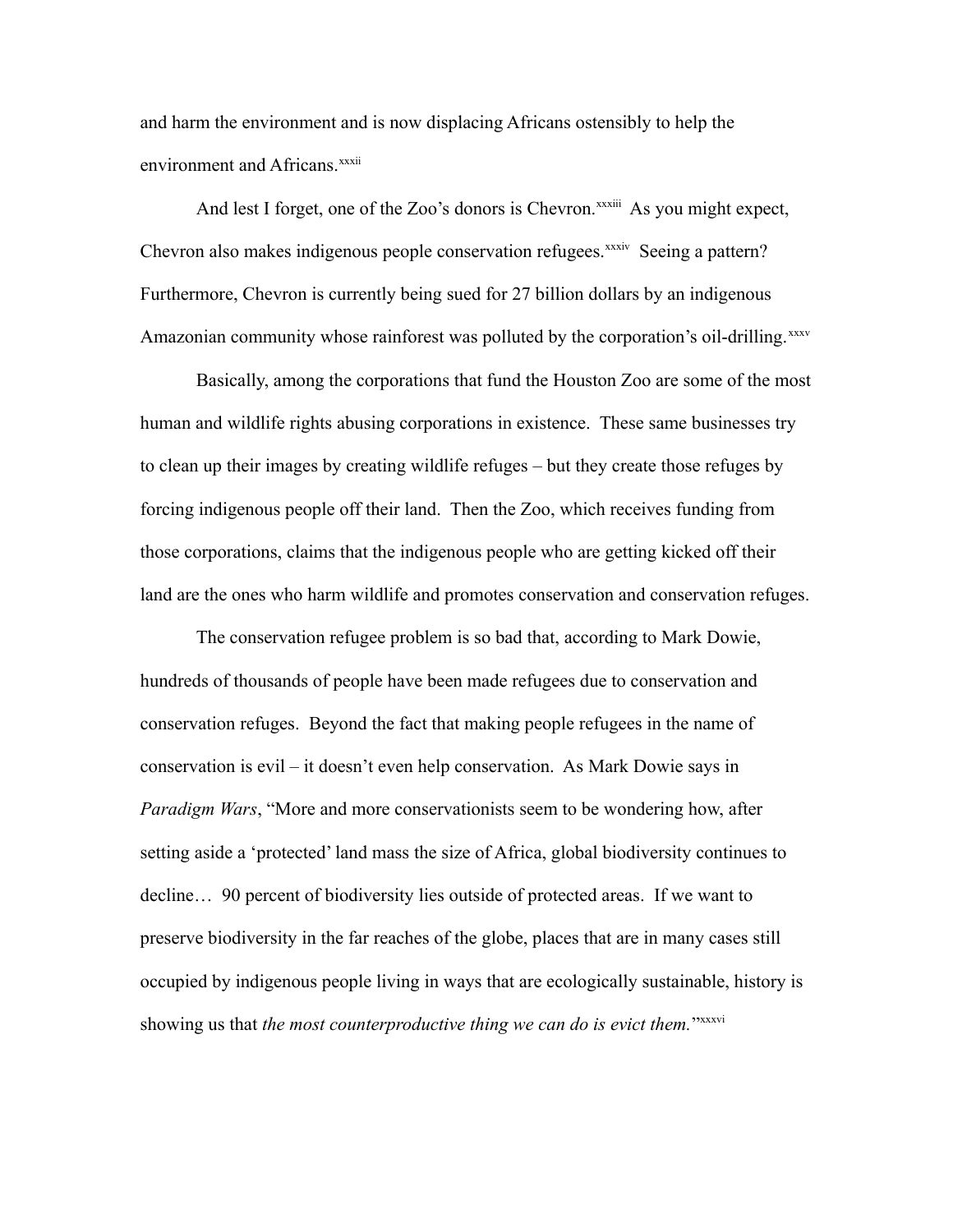The African Forest and the practices it promotes are neither about respecting Africans nor protecting animals. They're about claiming authority over African land, wildlife, and human lives. The African Forest's version of multiculturalism teaches that respecting other peoples means that you can force those peoples off their land as long as you play in a replica of their villages first.

Refer back to the Zoo's fourth group of quotes. The Zoo freely states that indigenous people's right to coexist with their habitat is being "taken" from them. And, as can be expected, they promise to throw a few scraps indigenous peoples' way as a consolation prize for violating their human rights. But what do "sustainable solutions" for indigenous people really mean? As Jim Igoe says, after being made refugees in the name of conservation by one of the Zoo's donors, Exxon Mobil, Tanzanians were then told "their only way out of poverty is to become junior partners in conservation-oriented business ventures on grossly unfavorable terms." This treatment is the rule, not the exception, when it comes to treatment of conservation refugees according to Mark Dowie.

Bushmen leader, Right Livelihood (alternative Nobel) prizewinner Roy Sesana, described the condition of his people after having been made conservation refugees<sup>[xxxvii](#page-21-11)</sup> as follows, "I say what kind of development is it when the people live shorter lives than before? They catch HIV/AIDS…Some become prostitutes…They fight because they are bored and get drunk. They are starting to commit suicide."*x[xxxviii](#page-21-12)* 

Mark Dowie quotes Bernhard Grzimek, who was the director of Hitler's Frankfurt Zoo, as saying of conservation in Africa, "We Europeans must teach our black brothers to value their own possessions (speaking of wildlife.)" The Houston Zoo agrees. And when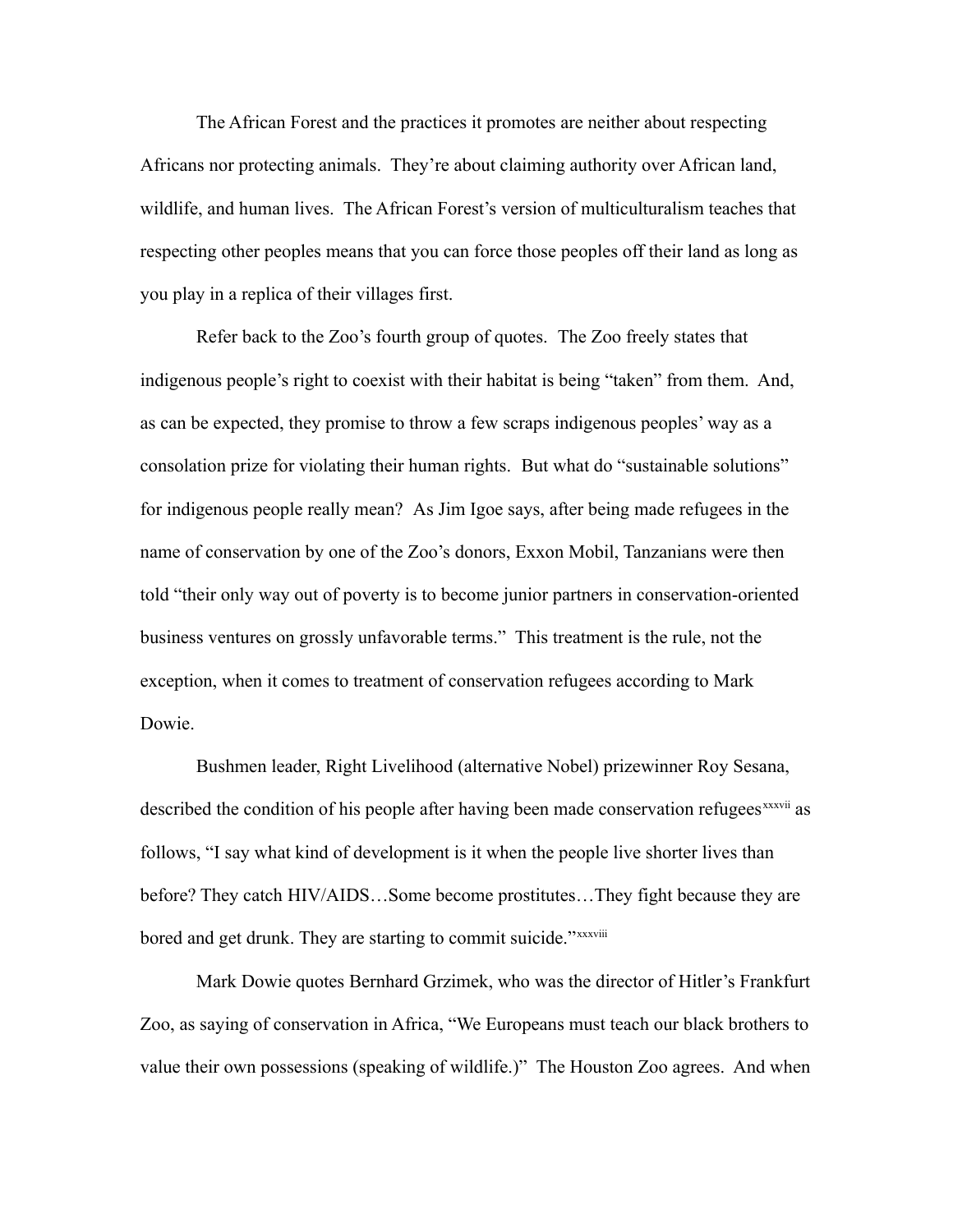it comes to violating the human rights of blacks, the Zoo also agrees with Chief Justice Roger B. Taney who stated, during the infamous Dred Scott case, that blacks "had no rights which the white man was bound to respect." The Houston Zoo, through The African Forest, is espousing the belief that it's perfectly fine to displace Africans and make them refugees. After all, in the eyes of the Zoo, Africans don't have land rights. They don't have human rights. They're simply another group of creatures in the zoo. As people of conscience we cannot let assaults on the humanity of African indigenous peoples or any other peoples go unchallenged. Stephen Corry, the Director of Survival International, says of the situation of conservation refugees, "What is happening to these people is not some kind of inevitable doom; it is a crime, and must be resisted."<sup>x[xxxix](#page-21-13)</sup>

Africans and indigenous people being made refugees by the West is imperialism and a violation of human rights. Human zoos are one of imperialism's favorite tools. A one sentence summary of this paper would be this: The Houston Zoo, which is funded by corporations notorious for destroying the environment, harming wildlife, violating human rights, and creating conservation/wildlife parks by making Africans and other indigenous peoples conservation refugees, is creating a human zoo called The African Forest that supports and promotes the creation/continuation of conservation parks *and* the attendant perpetuation of the conservation refugee crisis. This paper was not meant to be a journey through historical and present day manifestations of prejudice, but a call to action. Please consider opposing The African Forest, human zoos, and the creation/perpetuation of the conservation refugee crisis in one or more of the following ways:

1. Tell the Houston Zoo you are against The African Forest human zoo and the creation of conservation refugees as well as the continuation of the conservation refugee crisis by contacting the Houston Zoo here: [http://houstonzoo.com/contact/.](http://houstonzoo.com/contact/) Tell the Houston Zoo that you will boycott zoos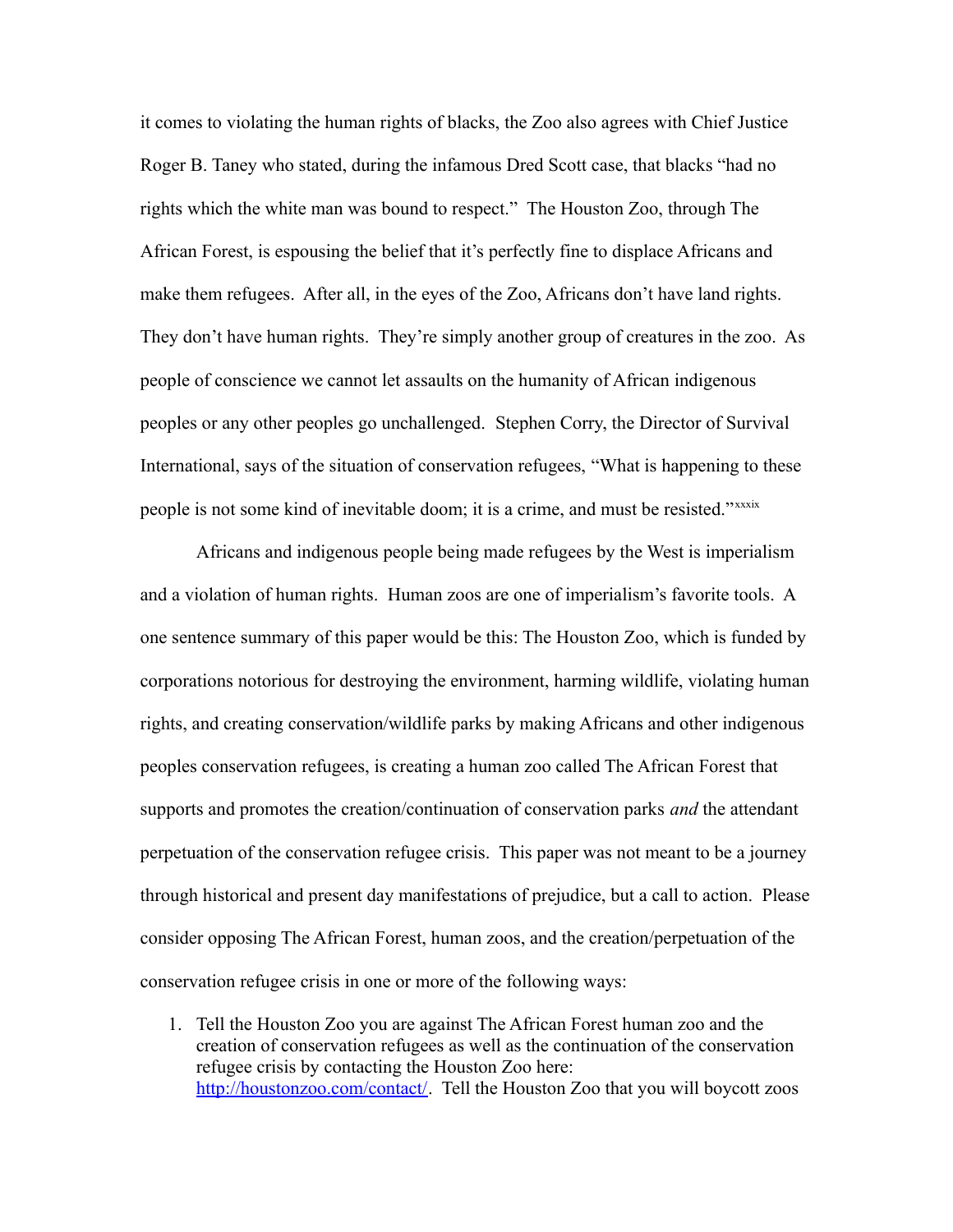that host human zoos and/or make/keep Africans conservation refugees. If you have an affiliation, credential, or detail about yourself you feel is relevant, feel free to mention it i.e. a university you work for, a social justice group you work with, being indigenous (black or not), African, or of African descent, being a parent or educator, etc. **Be sure to send a copy of your message to [nohumanzoo@yahoo.com](mailto:nohumanzoo@yahoo.com) so that we have a record of your letter in case the Zoo doesn't respond and to prevent the Zoo from deciding to claim that no one is protesting.**

- 2. Send your name and, if you want, affiliation to [nohumanzoo@yahoo.com](mailto:nohumanzoo@yahoo.com) if you want to be put on a petition stating, "We, the undersigned, do not support The African Forest human zoo, the creation of conservation refugees, or the continuation of the conservation refugee crisis."
- 3. Raise awareness about The African Forest through your website, blog, email list, livejournal, etc. and encourage others to write the Zoo and sign the petition.
- Please be aware that, naturally, the letter you send or your signature on the petition may be made public.
- The original version of this paper is twice as long and has much more information. If you would like the full version of this paper email [nohumanzoo@yahoo.com.](mailto:nohumanzoo@yahoo.com)

Thank you so much for your help!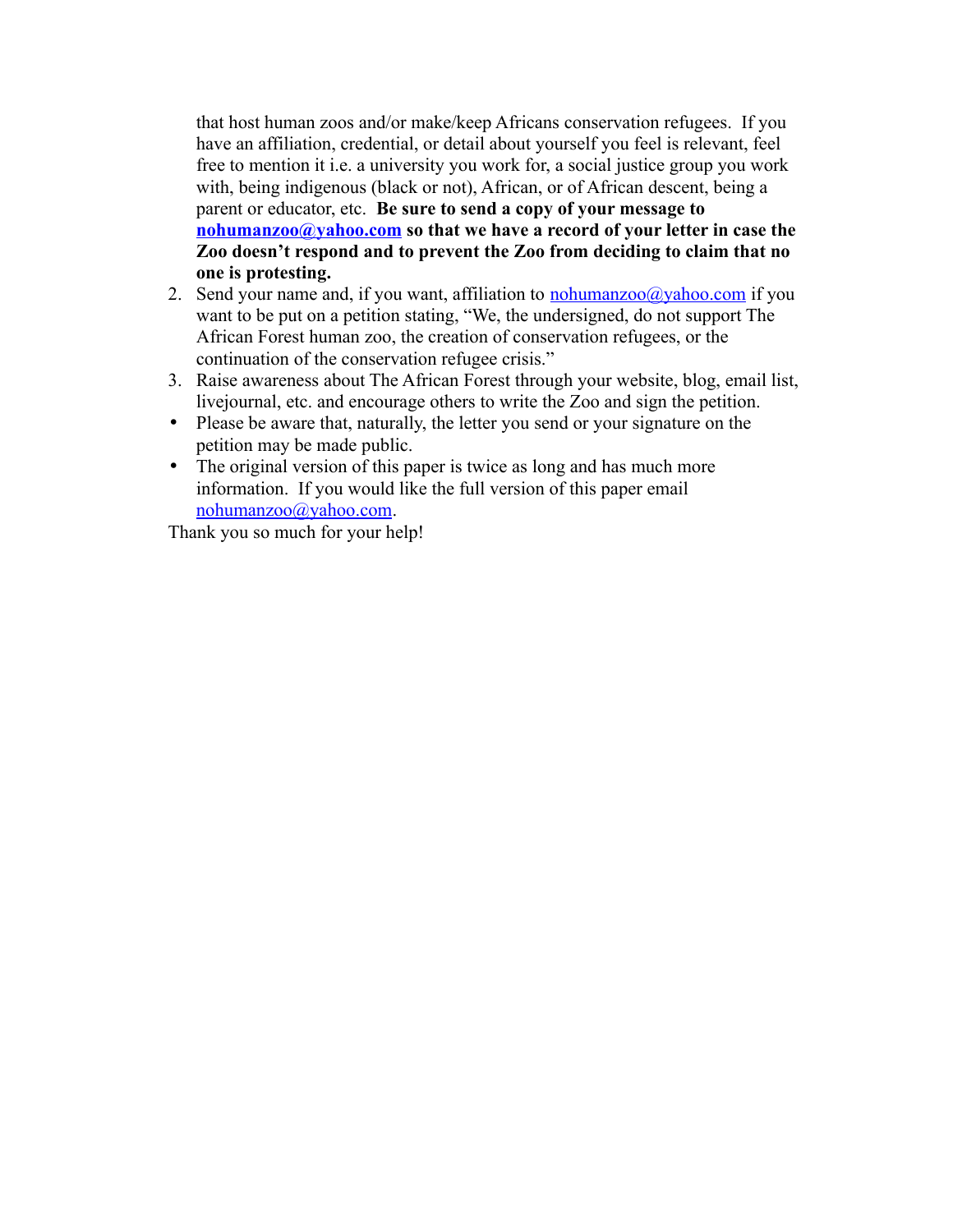<span id="page-20-0"></span><sup>i</sup> For more information (in no particular order) see: "African Culture and the Human Zoo" by Prof. Dr. Nina Glick Schiller, Dr. Data Dea, and Markus Hoene (PhD candidate at the time the paper was written) at

[http://www.eth.mpg.de/events/current/pdf/1120750934-01.pdf;](http://www.eth.mpg.de/events/current/pdf/1120750934-01.pdf) *"*Uproar trails plans to exhibit Africans in a German zoo*"* by Uduma Kalu of the Nigerian newspaper *The Guardian* at [http://www.antropologi.info/blog/Arkiv/En-](http://www.antropologi.info/blog/Arkiv/En-2005/AfricanVillageGuardianNigeria)

[2005/AfricanVillageGuardianNigeria;](http://www.antropologi.info/blog/Arkiv/En-2005/AfricanVillageGuardianNigeria) The Parade of the Vanquished by Jan Nederveen Pieterse at [http://www.africansocieties.org/n4/eng/pieterse.htm;](http://www.africansocieties.org/n4/eng/pieterse.htm) *Biopiracy: The Plunder of Nature and Knowledge* by Vandana Shiva, *Paradigm Wars: Indigenous Peoples' Resistance to Globalization* edited by Jerry Mander and Victoria Tauli-Corpuz, and

"On A Neglected Aspect Of Western Racism" by Kurt Jonassohn at [http://migs.concordia.ca/occpapers/zoo.htm.](http://migs.concordia.ca/occpapers/zoo.htm)

<span id="page-20-1"></span><sup>ii</sup> The tradition of exhibiting pygmies began with the aforementioned Ota Benga. After he was bought by Samuel Verner, he was exhibited at a human zoo at the 1904 St. Louis World's Fair, dressed in a duck costume and showcased at the American Museum of Natural History, and exhibited in the Bronx Zoo's Monkey House.<sup>1</sup> Madison Grant, defending the

dehumanization of Ota Benga against the protests of black preachers in his racist pseudo-scientific work *The Passing of the Great Race*, said that he and other whites should not take orders from black religious leaders. (I should mention that some of this essay comes from a letter I sent to the Houston Zoo weeks ago which has not received a response.) At age thirty-two Mr. Benga committed suicide.

<span id="page-20-2"></span>iii After her death she was dissected. Her brain and genitals were pickled and kept in the Musée de l'Homme in Paris, and the French did not return her remains to South Africa until 2002 despite Nelson Mandela having begun an international campaign for their repatriation in 1994.

<span id="page-20-3"></span>iv http://findarticles.com/p/articles/mi\_m2838/is\_n4\_v31/ai\_20425715/pg\_2/?tag=content;col1

<span id="page-20-4"></span>v http://www.politicalaffairs.net/article/articleview/2274/1/134/

<span id="page-20-5"></span>vi [http://www.houstonzoo.org/naming-opportunities/,](http://www.houstonzoo.org/naming-opportunities/)

http://www.houstonzoo.org/attachments/wysiwyg/3/NamingOppsFeb3.pdf

<span id="page-20-6"></span>vii Some might argue that features of urban life wouldn't be appropriate to include as urban dwellers do not live in harmony with nature. That argument ignores the fact that The African Forest teaches the lie that rural indigenous Africans in fact don't live in harmony with nature either.

<span id="page-20-7"></span>viii<http://www.bostonherald.com/news/national/politics/view.bg?articleid=1013180>

<span id="page-20-8"></span> $\alpha$ <sup>ix</sup> The Zoo might also try to claim it has the support of African peoples. As Dr. Sylvester Ogbechie, a Nigerian man, notes at<http://www.antropologi.info/blog/Arkiv/En-2005/AfricanVillageGuardianNigeria> "The ultimate irony is, of course, as someone pointed out, that the Zoo will not find any shortage of Africans to act as objects in these exhibits, since all they need to do is go to some impoverished Francophone African country and cart in the usual number of "tribal" entities who always seem to be too willing to trade in their dignity for the right to be exhibited as animals. I don't say the above lightly but my research on Western exhibitions of Africans shows that the largest number of African peoples included in such exhibits mostly seem to come from Francophone Africa (and also from Cameroon which was a former German colony). "The colonial mentality and complete subjugation of these people to the myth of white supremacy is absolutely abhorrent, which is why I am not too fond of research in my own field that focuses on these areas. They are too easily spoken for, and too often the wrong thing is said in that process."

<span id="page-20-9"></span>x <http://www.scienceblog.com/cms/americans-still-linking-blacks-apes-15428.html>

<span id="page-20-10"></span> $\frac{x_1}{x_2}$  <http://preview.niot.org/blog/brooklyn-parent-what-do-you-do-when-your-child-being-bullied> (The article notes Malik Jones is a pseudonym.)

<span id="page-20-11"></span>xii http://www.telegraph.co.uk/news/worldnews/northamerica/usa/barackobama/5799568/Dresden-zoo-forced-to-renameprimate-called-Obama.html

<span id="page-20-12"></span>xiii http://www.denverpost.com/breakingnews/ci\_9587847

<span id="page-20-13"></span>xiv <http://contexts.org/socimages/2009/09/03/concerns-about-racism-are-weird/>

<span id="page-20-14"></span>xv <http://www.racialicious.com/2009/12/22/die-already-king-kong-racism-lady-gaga-edition/>Giselle's dress is even the same very specific shade of green as Fay Wray's in an original King Kong poster

<span id="page-20-15"></span>xvi http://www.splcenter.org/search/apachesolr\_search/forums

<span id="page-20-16"></span>xvii [http://www.stormfront.org/forum/showthread.php?t=480150,](http://www.stormfront.org/forum/showthread.php?t=480150) [http://www.stormfront.org/forum/showthread.php?](http://www.stormfront.org/forum/showthread.php?t=317405) [t=317405,](http://www.stormfront.org/forum/showthread.php?t=317405) [http://www.stormfront.org/forum/t210716/,](http://www.stormfront.org/forum/t210716/) [http://www.stormfront.org/forum/t210993/,](http://www.stormfront.org/forum/t210993/)

<http://www.stormfront.org/forum/t409931/>

<span id="page-20-17"></span>xviii http://www.houstonzoo.org/en/photos/albums/v/63

<span id="page-20-18"></span>xix http://www.chron.com/disp/story.mpl/breaking/6551657.html

<span id="page-20-19"></span>xx At the time his paper was written, he was affiliated with the University of Colorado Health Sciences Center.

<span id="page-20-20"></span>xxi *The Quest for Environmental Justice* : *Human Rights and the Politics of Polution* edited by Robert Bullard

<span id="page-20-21"></span>xxii <http://www.planeta.com/planeta/99/1199globalizationrt.html>

<span id="page-20-22"></span>xxiii http://www.port.ac.uk/special/france1815to2003/chapter6/interviews/filetodownload,18533,en.pdf

<span id="page-20-23"></span>xxiv <http://www.survivalinternational.org/material/20>

<span id="page-20-24"></span>xxv <http://www.survivalinternational.org/news/93>